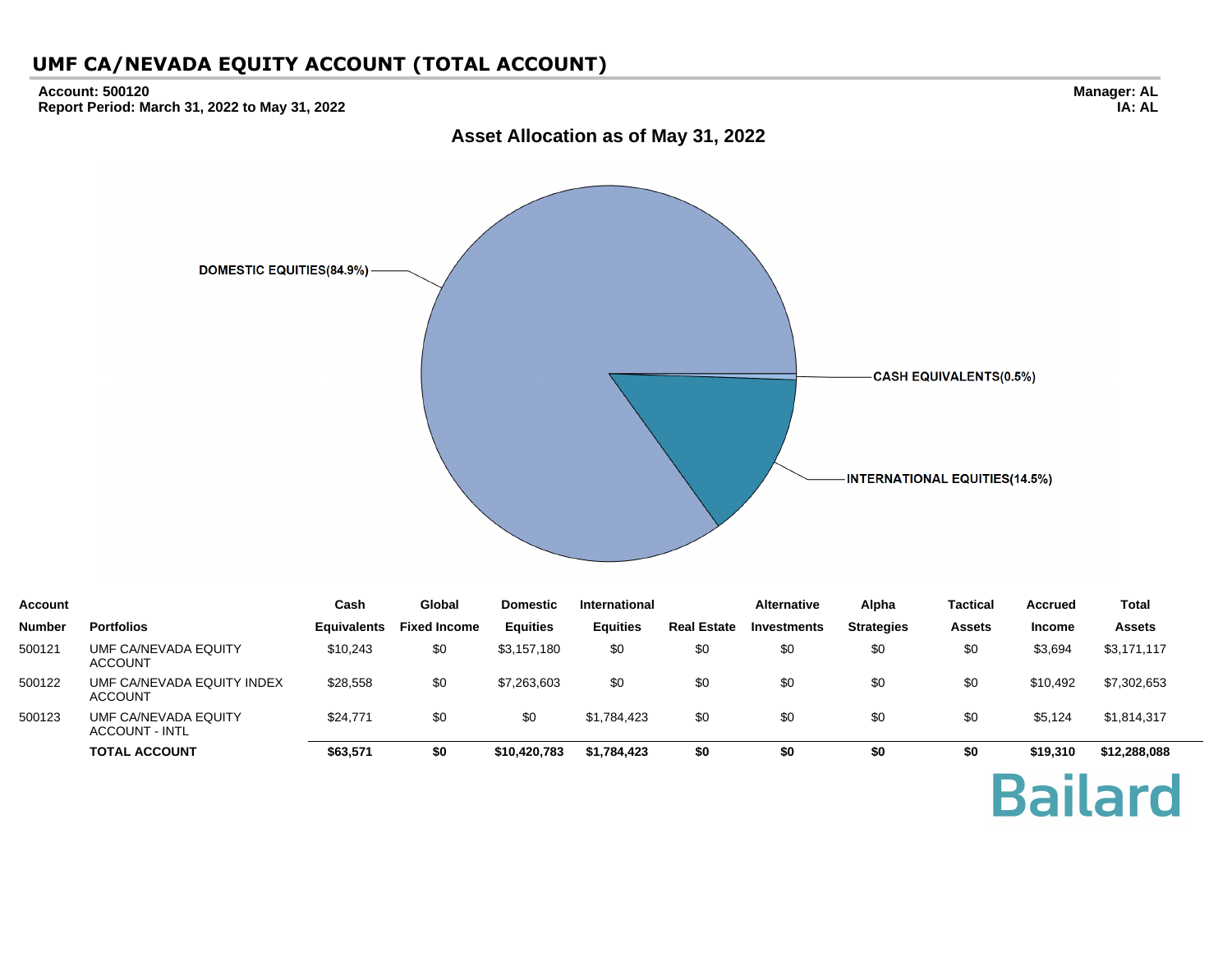# **Account: 500120**

**Report Period: March 31, 2022 to May 31, 2022**

### **Summary of Investment Returns as of May 31, 2022**

|                               |                      |                |                     |           | Annualized             |
|-------------------------------|----------------------|----------------|---------------------|-----------|------------------------|
|                               |                      | <b>Current</b> |                     |           | <b>Since Inception</b> |
|                               | <b>Month to Date</b> | <b>Period</b>  | <b>Year to Date</b> | 1 Year    | 06/16/2016             |
| <b>RETURNS BY ASSET CLASS</b> |                      |                |                     |           |                        |
| <b>DOMESTIC EQUITIES</b>      | $-0.25 \%$           | $-8.94%$       | $-13.56%$           | $-1.51%$  | 14.76 %                |
| <b>INTERNATIONAL EQUITIES</b> | 2.58 %               | $-4.26%$       | $-9.05 \%$          | $-9.83%$  | 3.36%                  |
| <b>TOTAL PORTFOLIO</b>        | 0.15%                | $-8.27%$       | $-13.01%$           | $-2.61%$  | 13.70 %                |
| <b>COMPARATIVE INDICES</b>    |                      |                |                     |           |                        |
| 05. S&P 500 WITH INCOME       | 0.18%                | $-8.55%$       | $-12.76%$           | $-0.31%$  | 14.29 %                |
| 08. MSCI EAFE INDEX           | 0.75%                | $-5.77%$       | $-11.34%$           | $-10.38%$ | 7.24%                  |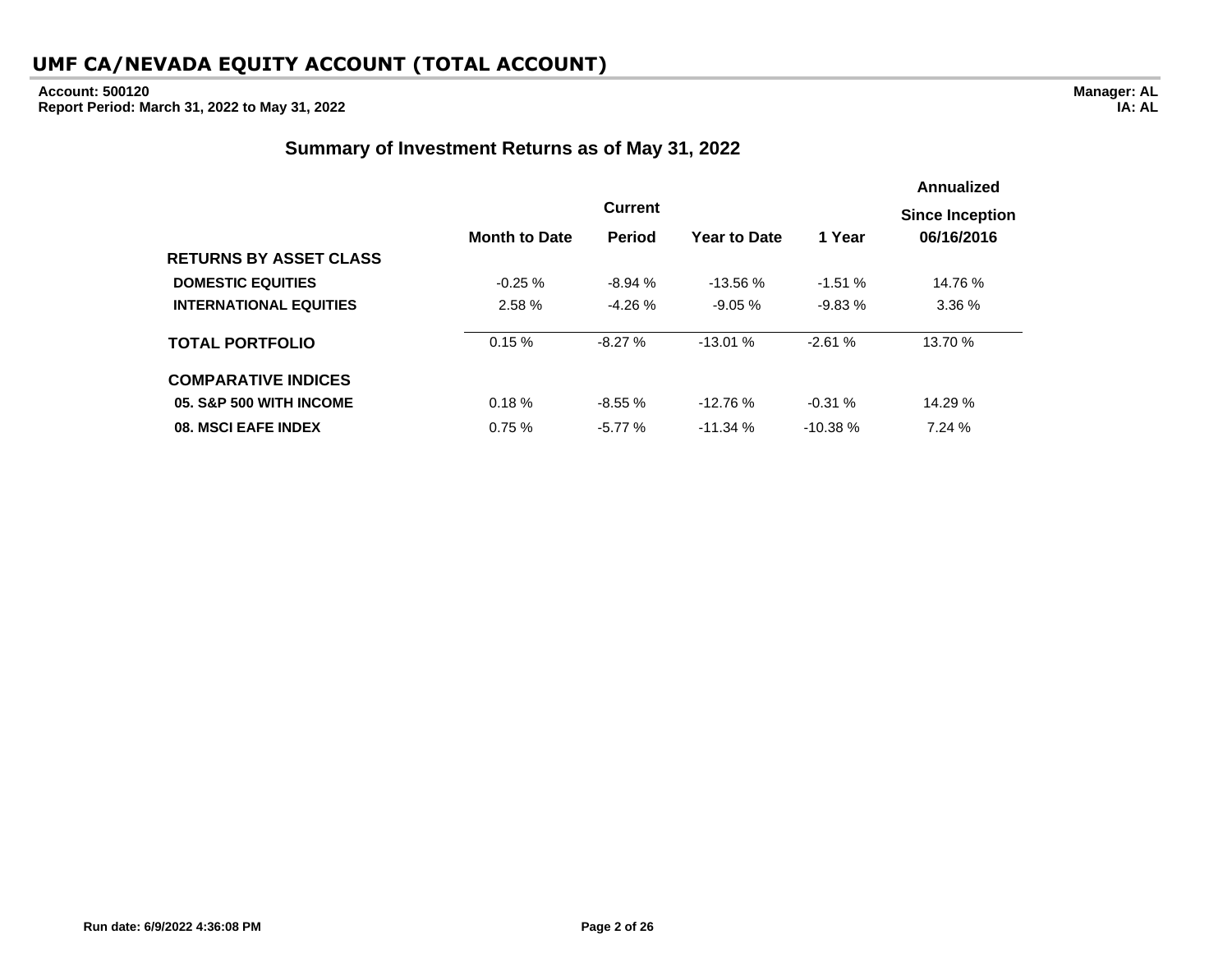**Account: 500120 Report Period: March 31, 2022 to May 31, 2022**

| <b>Performance Detail</b>         |                  |
|-----------------------------------|------------------|
| Portfolio Value on 03/31/2022     | \$13,582,417     |
| <b>Deposits</b>                   | \$0              |
| Withdrawals                       | (\$168,898)      |
| <b>Transfers</b>                  | \$0              |
| <b>Accrued Interest</b>           | \$0              |
| <b>Fees &amp; Expenses</b>        | (\$13,132)       |
| <b>Interest</b>                   | \$1              |
| <b>Dividends</b>                  | \$47,538         |
| <b>Capital Gains Distribution</b> | \$0              |
| Appreciation                      | $($ \$1,163,192) |
| <b>Change in Accrued Income</b>   | \$3,354          |
| Portfolio Value on 05/31/2022     | \$12,288,088     |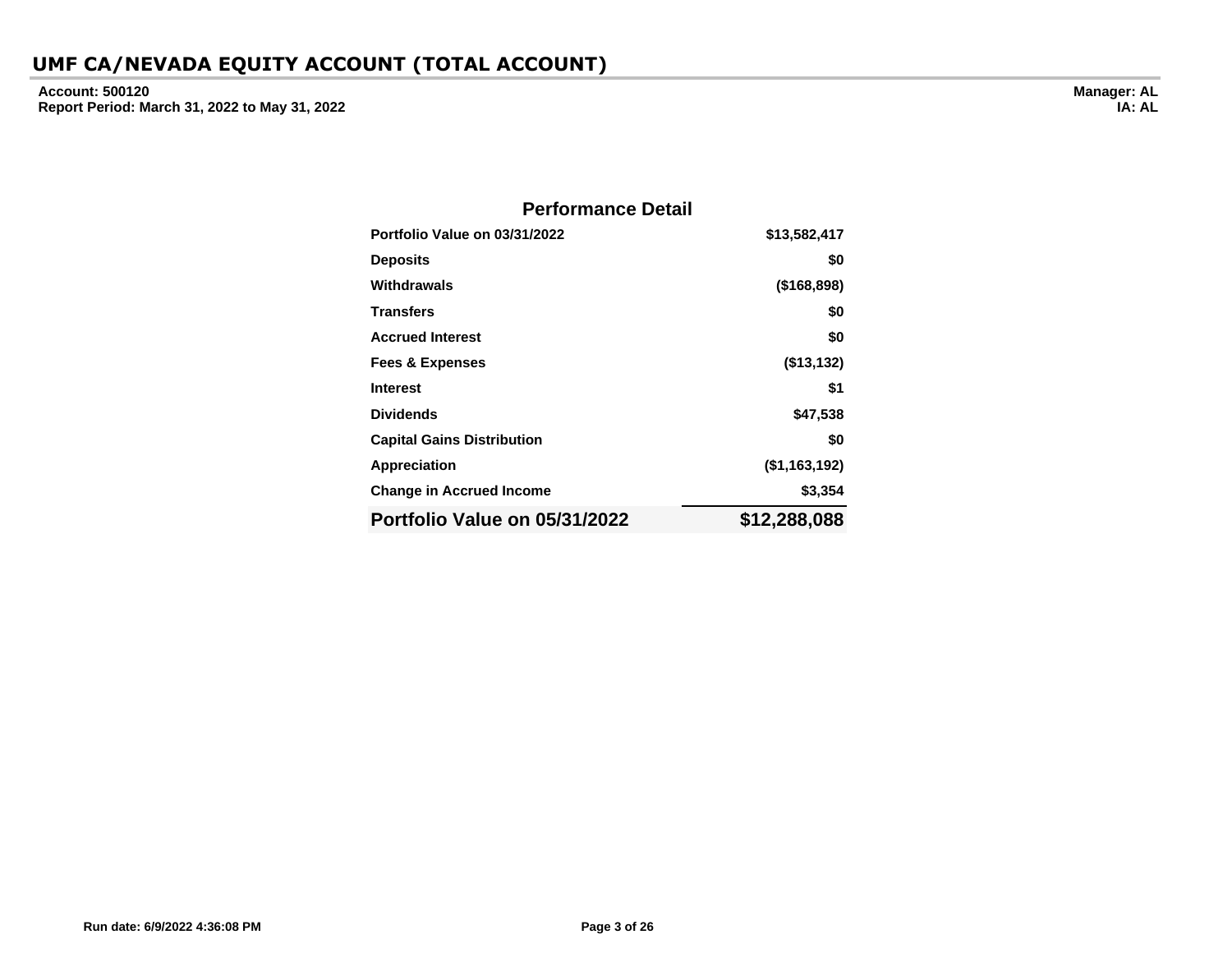### **Account: 500120**

**Report Period: March 31, 2022 to May 31, 2022**

**Manager: AL IA: AL**

### **Holdings Report as of May 31, 2022**

|                            |                                           |                |        | <b>Market Value</b> |             |         | <b>Total Cost</b> | Gain/Loss |         | <b>Annualized Income</b> |       |
|----------------------------|-------------------------------------------|----------------|--------|---------------------|-------------|---------|-------------------|-----------|---------|--------------------------|-------|
|                            |                                           |                |        |                     |             | Avg     |                   |           |         |                          |       |
| Quantity                   |                                           | Symbol         | Price  | Value(\$)           | (%)         | Cost    | $($ \$)           | $($ \$)   | %       | $($ \$)                  | Yield |
| <b>CASH EQUIVALENTS</b>    |                                           |                |        |                     |             |         |                   |           |         |                          |       |
| Cash                       |                                           |                |        |                     |             |         |                   |           |         |                          |       |
| <b>Total Cash</b>          |                                           |                |        | 0                   | 0.0         |         |                   |           |         | 0                        | 0.0   |
| <b>Money Markets</b>       |                                           |                |        |                     |             |         |                   |           |         |                          |       |
|                            | <b>CUSTODIAN MONEY MARKET FUND</b>        | T <sub>2</sub> |        | 63,571              | 100.0       |         | 63,571            |           |         | 3                        | 0.0   |
| <b>Total Money Markets</b> |                                           |                |        | 63,571              | 100.0       |         | 63,571            |           |         | 3                        | 0.0   |
|                            | <b>Total CASH EQUIVALENTS</b>             |                |        | 63,571              | 0.5         |         | 63,571            |           |         | 3                        | 0.0   |
| <b>DOMESTIC EQUITIES</b>   |                                           |                |        |                     |             |         |                   |           |         |                          |       |
|                            | <b>Core Portfolio - Long</b>              |                |        |                     |             |         |                   |           |         |                          |       |
|                            | <b>COMMUNICATION SERVICES</b>             |                |        | 903,085             | 8.7         |         | 507,643           | 395,442   | 77.9    | 10,193                   | 1.1   |
| 62                         | ALPHABET INC CL A (GOOGLE)                | <b>GOOGL</b>   | 2,275  | 141,065             | 1.4         | 502.93  | 31,182            | 109,883   | 352.4   | $\mathbf 0$              | 0.0   |
| 120                        | ALPHABET INC. CL C (GOOGLE CL C)          | GOOG           | 2,281  | 273,694             | 2.6         | 532.11  | 63,853            | 209,840   | 328.6   | $\mathbf 0$              | 0.0   |
| 3,274                      | AT&T                                      | T              | 21.29  | 69,703              | 0.7         | 21.20   | 69,415            | 288       | 0.4     | 3,634                    | 5.2   |
| 1,704                      | <b>COMCAST CORP CL A</b>                  | <b>CMCSA</b>   | 44.28  | 75,453              | 0.7         | 29.84   | 50,852            | 24,602    | 48.4    | 1,840                    | 2.4   |
| 572                        | <b>META PLATFORMS INC - CLASS A</b>       | <b>FB</b>      | 193.64 | 110,762             | 1.1         | 79.95   | 45,734            | 65,028    | 142.2   | 0                        | 0.0   |
| 158                        | <b>NETFLIX INC</b>                        | <b>NFLX</b>    | 197.44 | 31,196              | 0.3         | 422.84  | 66,809            | $-35,614$ | $-53.3$ | $\bf{0}$                 | 0.0   |
| 1,843                      | <b>VERIZON COMMUNICATIONS INC</b>         | <b>VZ</b>      | 51.29  | 94,527              | 0.9         | 48.28   | 88,984            | 5,543     | 6.2     | 4,718                    | 5.0   |
| 966                        | <b>WALT DISNEY CO</b>                     | <b>DIS</b>     | 110.44 | 106,685             | 1.0         | 94.01   | 90,814            | 15,871    | 17.5    | $\mathbf 0$              | 0.0   |
|                            | <b>CONSUMER DISCRETIONARY</b>             |                |        | 1,128,244           | <u>10.8</u> |         | 860,502           | 267,742   | 31.1    | 13,108                   | 1.2   |
| 103                        | <b>AMAZON.COM INC</b>                     | <b>AMZN</b>    | 2,404  | 247,632             | 2.4         | 832.29  | 85,726            | 161,906   | 188.9   | 0                        | 0.0   |
| 311                        | <b>BEST BUY CO INC</b>                    | <b>BBY</b>     | 82.06  | 25,521              | 0.2         | 84.15   | 26,172            | $-651$    | $-2.5$  | 1,095                    | 4.3   |
|                            |                                           |                |        |                     |             | 2,127.9 |                   |           |         |                          |       |
| 12                         | <b>BOOKING HOLDINGS INC</b>               | <b>BKNG</b>    | 2,244  | 26,923              | 0.3         | 6       | 25,536            | 1,387     | 5.4     | $\mathbf 0$              | 0.0   |
| 753                        | <b>BORGWARNER INC</b>                     | <b>BWA</b>     | 40.32  | 30,361              | 0.3         | 40.82   | 30,736            | $-375$    | $-1.2$  | 512                      | 1.7   |
| 268                        | <b>EXPEDIA INC</b>                        | <b>EXPE</b>    | 129.33 | 34,660              | 0.3         | 164.72  | 44,146            | $-9,485$  | $-21.5$ | $\bf{0}$                 | 0.0   |
| 649                        | <b>HOME DEPOT INC</b>                     | HD             | 302.75 | 196,485             | 1.9         | 198.93  | 129,106           | 67,379    | 52.2    | 4,932                    | 2.5   |
| 301                        | <b>MOHAWK INDUSTRIES INC</b>              | <b>MHK</b>     | 141.46 | 42,579              | 0.4         | 141.76  | 42,669            | -89       | $-0.2$  | $\mathbf 0$              | 0.0   |
| 410                        | <b>NIKE INC CL B</b>                      | <b>NKE</b>     | 118.85 | 48,729              | 0.5         | 122.59  | 50,260            | $-1,531$  | $-3.0$  | 500                      | 1.0   |
| 1,630                      | <b>NORWEGIAN CRUISE LINE HOLDINGS LTD</b> | <b>NCLH</b>    | 16.01  | 26,096              | 0.3         | 20.02   | 32,624            | $-6,528$  | $-20.0$ | $\mathbf 0$              | 0.0   |
| 432                        | <b>ROYAL CARIBBEAN CRUISES LTD</b>        | <b>RCL</b>     | 58.07  | 25,086              | 0.2         | 76.61   | 33,098            | -8,011    | $-24.2$ | 0                        | 0.0   |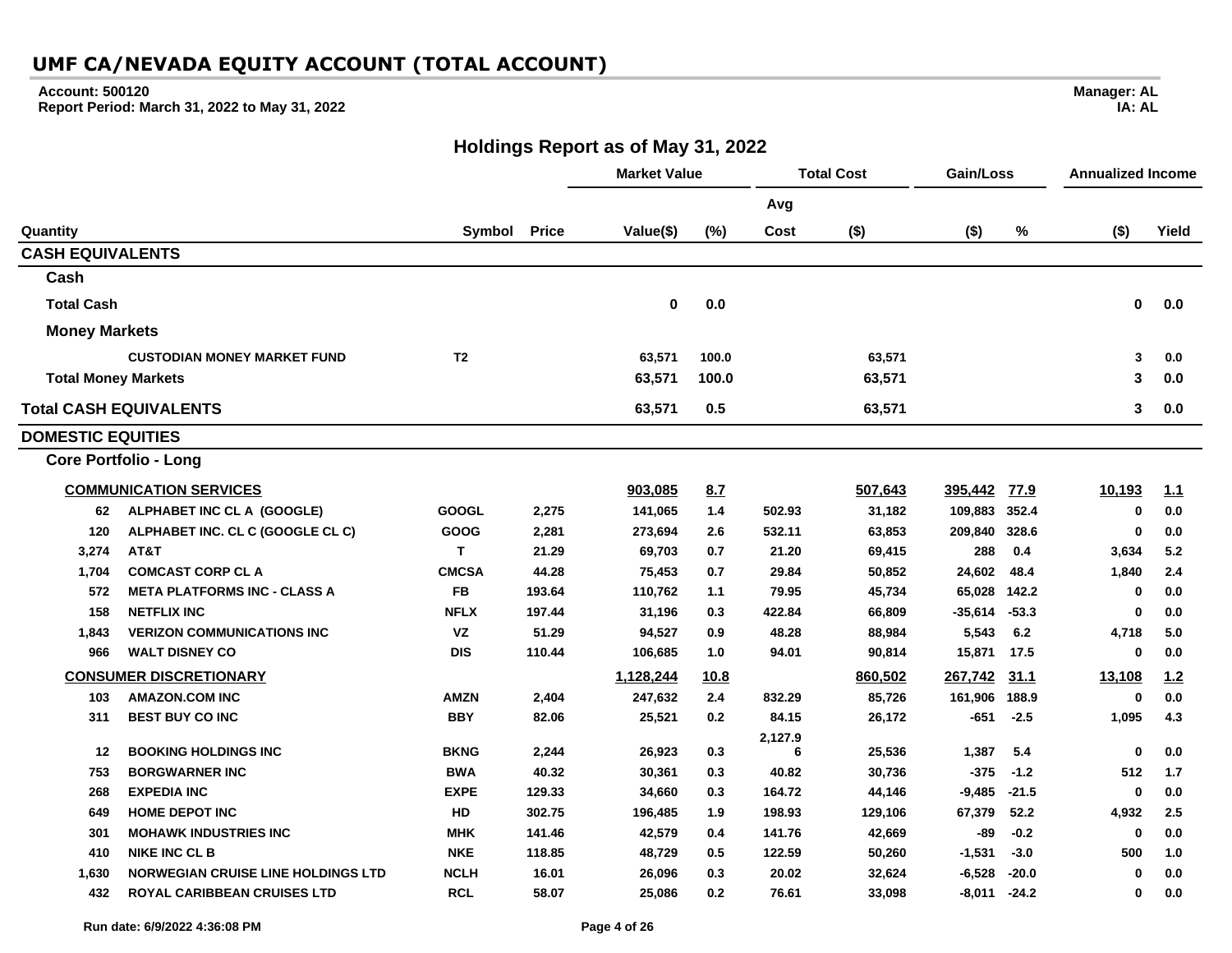#### **Account: 500120**

**Report Period: March 31, 2022 to May 31, 2022**

### **Holdings Report as of May 31, 2022**

**Market Value Total Cost Gain/Loss Annualized Income Avg Quantity Symbol Price Value(\$) (%) Cost (\$) (\$) % (\$) Yield DOMESTIC EQUITIES CONSUMER DISCRETIONARY 1,128,244 10.8 860,502 267,742 31.1 13,108 1.2 1,457 STARBUCKS CORPORATION SBUX 78.50 114,375 1.1 93.63 136,419 -22,044 -16.2 2,856 2.5 385 TARGET CORP TGT 161.88 62,324 0.6 54.53 20,993 41,331 196.9 1,386 2.2 200 TESLA MOTORS INC TSLA 758.26 151,652 1.5 657.63 131,526 20,126 15.3 0 0.0 800 TJX COMPANIES INC TJX 63.57 50,856 0.5 18.29 14,635 36,221 247.5 944 1.9 240 TRACTOR SUPPLY COMPANY TSCO 187.36 44,966 0.4 236.91 56,858 -11,892 -20.9 883 2.0 CONSUMER STAPLES 712,194 6.8 484,797 227,397 46.9 14,320 2.0 1,912 COCA-COLA CO/THE KO 63.38 121,183 1.2 46.68 89,243 31,939 35.8 3,365 2.8 320 COSTCO WHOLESALE CORP COST 466.22 149,190 1.4 160.22 51,269 97,921 191.0 1,152 0.8 147 ESTEE LAUDER COMPANIES-CL A EL 254.65 37,434 0.4 289.96 42,625 -5,191 -12.2 353 0.9 289 JM SMUCKER CO/THE SJM 125.37 36,232 0.3 97.01 28,036 8,196 29.2 1,144 3.2 1,324 MONDELEZ INTERNATIONAL INC MDLZ 63.56 84,153 0.8 53.80 71,233 12,920 18.1 1,854 2.2 1,139 PROCTER & GAMBLE CO PG 147.88 168,435 1.6 80.48 91,667 76,769 83.7 4,161 2.5 563 SYSCO CORP SYY 84.18 47,393 0.5 52.54 29,581 17,812 60.2 1,103 2.3 530 WAL-MART STORES INC WMT 128.63 68,174 0.7 153.10 81,143 -12,969 -16.0 1,187 1.7 ENERGY 548,208 5.3 340,744 207,464 60.9 18,563 3.4 459 CHEVRONTEXACO CORP CVX 174.66 80,169 0.8 99.12 45,496 34,673 76.2 2,607 3.3 899 CONOCOPHILLIPS COP 112.36 101,012 1.0 49.07 44,111 56,901 129.0 1,654 1.6 740 DEVON ENERGY CORPORATION DVN 74.90 55,426 0.5 58.33 43,164 12,262 28.4 3,759 6.8 796 ENBRIDGE INC ENB 46.15 36,735 0.4 31.57 25,134 11,602 46.2 2,738 7.5 1,372 EXXON MOBIL CORP XOM 96.00 131,712 1.3 61.42 84,270 47,442 56.3 4,829 3.7 120 PIONEER NATURAL RESOURCES CO PXD 277.94 33,353 0.3 252.63 30,315 3,037 10.0 374 1.1 1,044 SCHLUMBERGER LIMITED SLB 45.96 47,982 0.5 27.40 28,600 19,382 67.8 731 1.5 477 VALERO ENERGY CORP VLO 129.60 61,819 0.6 83.13 39,654 22,165 55.9 1,870 3.0 FINANCIALS 1,096,469 10.5 852,432 244,037 28.6 24,312 2.2 4,397 BANK OF AMERICA CORP BAC 37.20 163,568 1.6 19.53 85,882 77,686 90.5 3,693 2.3 499 BERKSHIRE HATHAWAY INC CLASS B BRK/B 315.98 157,674 1.5 161.64 80,656 77,018 95.5 0 0.0 205 BLACKROCK INC-CLASS A BLK 669.08 137,161 1.3 654.13 134,096 3,065 2.3 4,002 2.9 848 CAPITAL ONE FINANCIAL CORP COF 127.86 108,425 1.0 135.84 115,196 -6,771 -5.9 2,035 1.9 85 EVEREST RE GROUP, LTD. RE 282.50 24,013 0.2 254.66 21,646 2,366 10.9 561 2.3 2,130 INVESCO LTD. IVZ 19.34 41,194 0.4 18.90 40,255 939 2.3 1,598 3.9**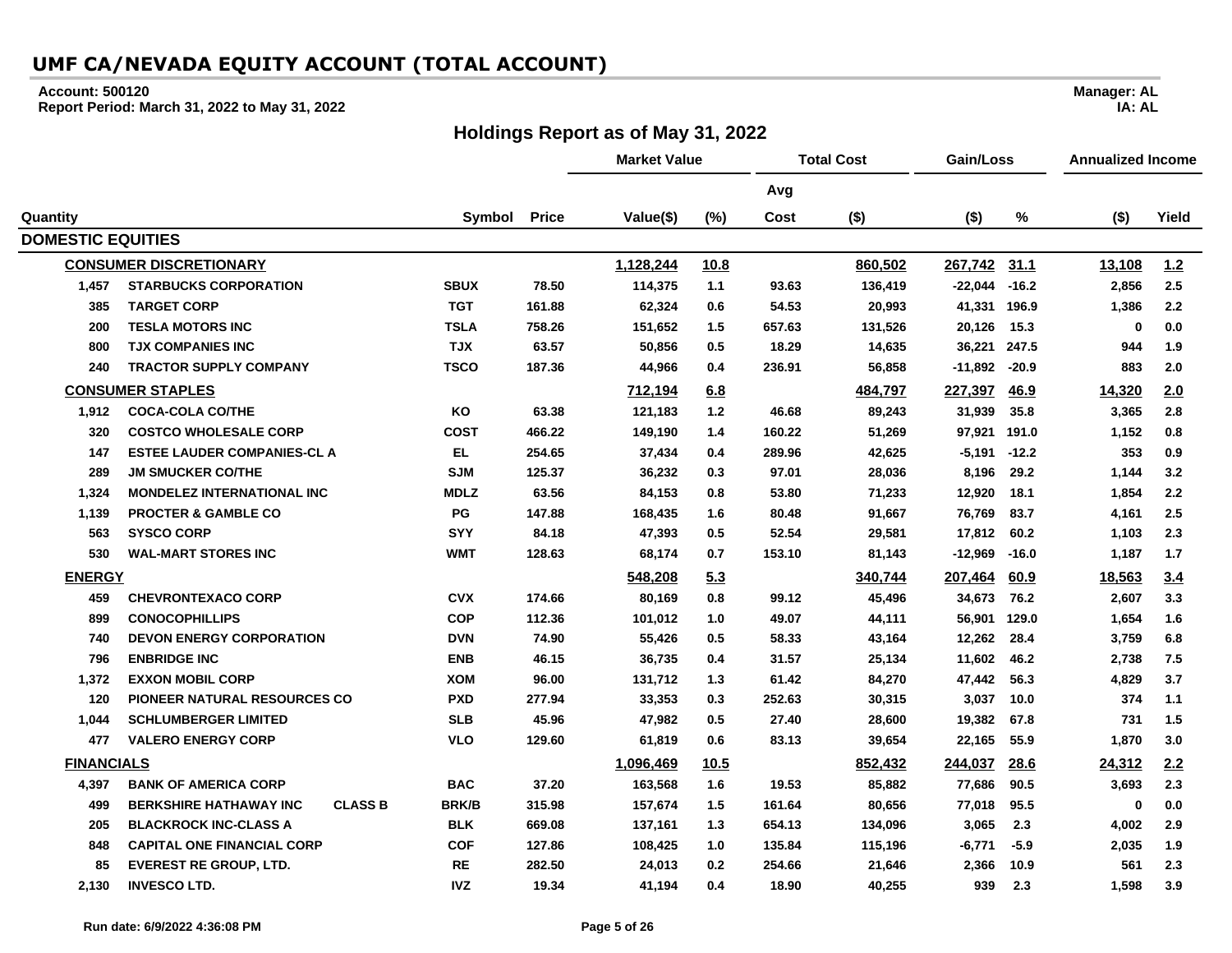#### **Account: 500120**

**Report Period: March 31, 2022 to May 31, 2022**

### **Holdings Report as of May 31, 2022**

**Market Value Total Cost Gain/Loss Annualized Income Avg Quantity Symbol Price Value(\$) (%) Cost (\$) (\$) % (\$) Yield DOMESTIC EQUITIES FINANCIALS 1,096,469 10.5 852,432 244,037 28.6 24,312 2.2 1,430 JPMORGAN CHASE & CO JPM 132.23 189,089 1.8 115.65 165,386 23,703 14.3 5,720 3.0 2,597 KEYCORP KEY 19.96 51,836 0.5 21.24 55,166 -3,330 -6.0 2,026 3.9 MORGAN STANLEY MS 86.14 61,849 0.6 56.27 40,401 21,448 53.1 2,010 3.3 NORTHERN TRUST CORP NTRS 111.75 42,242 0.4 105.73 39,966 2,275 5.7 1,058 2.5 PNC FINANCIAL SERVICES GROUP PNC 175.41 40,871 0.4 57.94 13,501 27,370 202.7 1,398 3.4 PROGRESSIVE CORP PGR 119.38 62,913 0.6 92.68 48,841 14,072 28.8 211 0.3 SVB FINANCIAL GROUP SIVB 488.57 15,634 0.2 357.50 11,440 4,194 36.7 0 0.0 HEALTH CARE 1,472,732 14.1 1,152,955 319,777 27.7 28,793 2.0 ABBOTT LABORATORIES ABT 117.46 81,165 0.8 109.05 75,353 5,812 7.7 1,299 1.6 ABBVIE ABBV 147.37 80,317 0.8 106.93 58,275 22,041 37.8 3,074 3.8 ALIGN TECHNOLOGY INC ALGN 277.64 10,550 0.1 655.47 24,908 -14,358 -57.6 0 0.0 AMGEN INC AMGN 256.74 74,711 0.7 232.33 67,608 7,104 10.5 2,258 3.0 BLUEPRINT MEDICINES CORP BPMC 55.00 18,205 0.2 92.34 30,564 -12,359 -40.4 0 0.0 BRISTOL-MYERS SQUIBB CO BMY 75.45 65,566 0.6 47.44 41,228 24,338 59.0 1,877 2.9 CARDINAL HEALTH INC CAH 56.32 45,901 0.4 62.67 51,073 -5,172 -10.1 1,616 3.5 CVS HEALTH CORP CVS 96.75 50,020 0.5 92.68 47,916 2,104 4.4 1,137 2.3 DANAHER CORP DHR 263.82 88,907 0.9 138.93 46,819 42,088 89.9 337 0.4 GILEAD SCIENCES INC GILD 64.85 52,982 0.5 54.04 44,151 8,831 20.0 2,386 4.5 HORIZON THERAPEUTICS PLC HZNP 89.69 31,122 0.3 91.51 31,753 -630 -2.0 0 0.0 1,102 JOHNSON & JOHNSON JNJ 179.53 197,842 1.9 116.51 128,398 69,444 54.1 4,981 2.5 1,112 MEDTRONIC INC MDT 100.15 111,367 1.1 91.13 101,332 10,035 9.9 3,025 2.7 1,744 PFIZER INC PFE 53.04 92,502 0.9 39.10 68,186 24,316 35.7 2,790 3.0 REGENERON PHARMACEUTICALS REGN 664.74 39,884 0.4 610.65 36,639 3,246 8.9 0 0.0 STRYKER CORP SYK 234.50 54,639 0.5 241.71 56,319 -1,680 -3.0 648 1.2 THERMO FISHER SCIENTIFIC INC TMO 567.57 91,379 0.9 510.01 82,112 9,267 11.3 193 0.2 UNITEDHEALTH GROUP INC UNH 496.78 241,435 2.3 233.72 113,590 127,845 112.5 2,819 1.2 ZIMMER BIOMET HOLDINGS INC ZBH 120.21 44,237 0.4 126.98 46,730 -2,493 -5.3 353 0.8 INDUSTRIALS 844,610 8.1 779,354 65,257 8.4 15,274 1.8 1,053 AMETEK INC AME 121.47 127,908 1.2 122.16 128,639 -731 -0.6 927 0.7**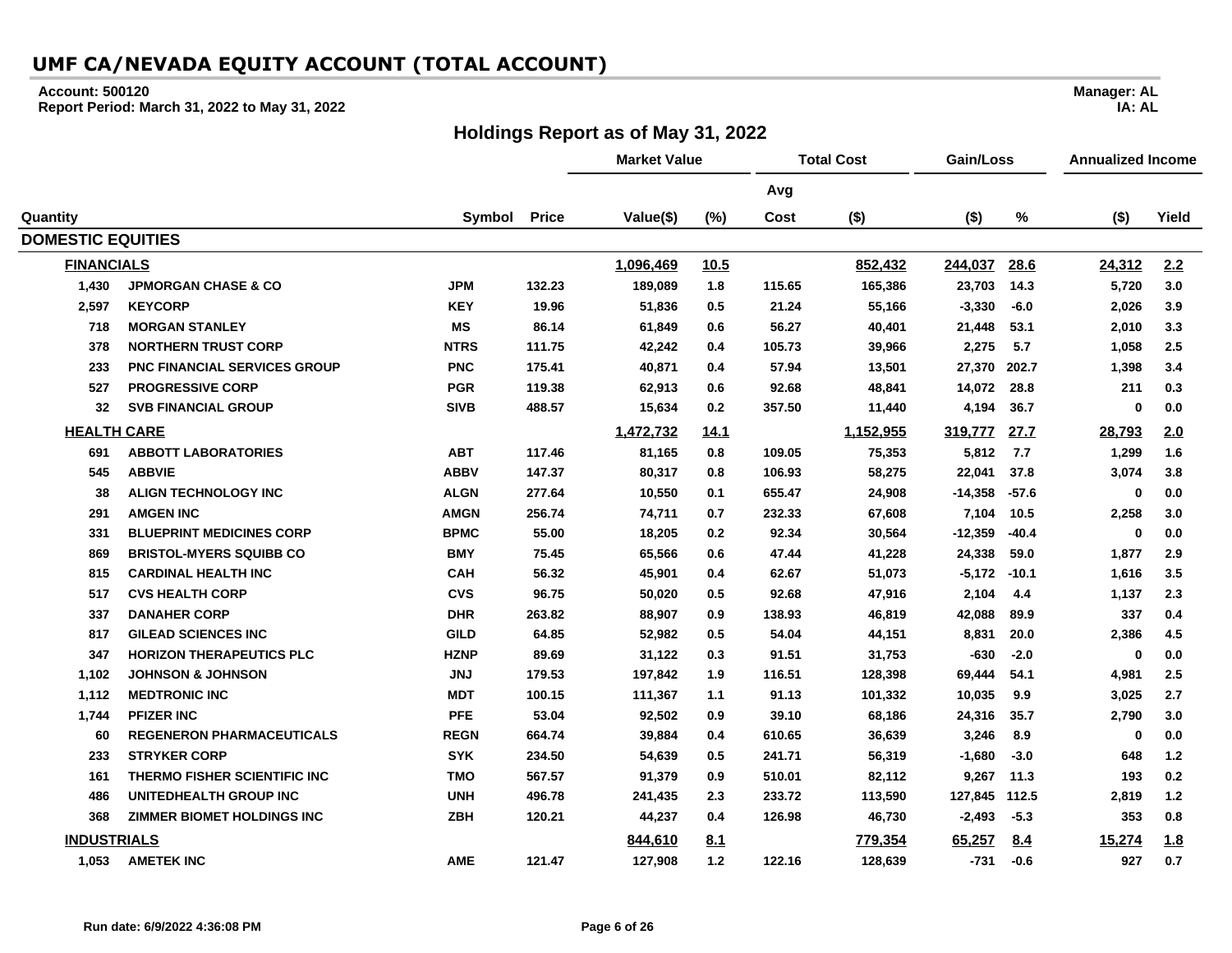### **Account: 500120**

**Report Period: March 31, 2022 to May 31, 2022**

## **Holdings Report as of May 31, 2022**

|                          |                                                          |             |              | <b>Market Value</b> |      |        | <b>Total Cost</b> | Gain/Loss    |         | <b>Annualized Income</b> |            |
|--------------------------|----------------------------------------------------------|-------------|--------------|---------------------|------|--------|-------------------|--------------|---------|--------------------------|------------|
|                          |                                                          |             |              |                     |      | Avg    |                   |              |         |                          |            |
| Quantity                 |                                                          | Symbol      | <b>Price</b> | Value(\$)           | (%)  | Cost   | $($ \$)           | $($ \$)      | %       | $($ \$)                  | Yield      |
| <b>DOMESTIC EQUITIES</b> |                                                          |             |              |                     |      |        |                   |              |         |                          |            |
| <b>INDUSTRIALS</b>       |                                                          |             |              | 844,610             | 8.1  |        | 779,354           | 65,257       | 8.4     | 15,274                   | <u>1.8</u> |
| 425                      | <b>BOOZ ALLEN HAMILTON HOLDING</b><br><b>CORPORATION</b> | <b>BAH</b>  | 85.86        | 36,491              | 0.4  | 75.15  | 31,939            | 4,552 14.3   |         | 731                      | 2.0        |
| 186                      | <b>CUMMINS INC</b>                                       | <b>CMI</b>  | 209.12       | 38,896              | 0.4  | 98.99  | 18,413            | 20,483       | 111.2   | 1,079                    | 2.8        |
| 643                      | <b>DOVER CORP</b>                                        | <b>DOV</b>  | 133.91       | 86,104              | 0.8  | 159.24 | 102,390           | $-16,286$    | $-15.9$ | 1,286                    | 1.5        |
| 327                      | <b>EATON CORP</b>                                        | <b>ETN</b>  | 138.60       | 45,322              | 0.4  | 138.39 | 45,255            | 68           | 0.1     | 1,059                    | 2.3        |
| 114                      | <b>FACTSET RESEARCH SYSTEMS INC</b>                      | <b>FDS</b>  | 381.78       | 43,523              | 0.4  | 488.67 | 55,708            | $-12,185$    | $-21.9$ | 406                      | 0.9        |
| 226                      | <b>ILLINOIS TOOL WORKS INC</b>                           | <b>ITW</b>  | 208.07       | 47,024              | 0.5  | 92.30  | 20,859            | 26,164 125.4 |         | 1,103                    | 2.3        |
| 324                      | <b>ROCKWELL AUTOMATION INC</b>                           | <b>ROK</b>  | 213.20       | 69,077              | 0.7  | 229.26 | 74,281            | $-5,205$     | $-7.0$  | 1,452                    | 2.1        |
| 242                      | <b>TRANE TECHNOLOGIES PLC</b>                            | <b>TT</b>   | 138.06       | 33,411              | 0.3  | 96.16  | 23,272            | 10,139       | 43.6    | 649                      | 1.9        |
| 579                      | <b>UNION PACIFIC CORP</b>                                | <b>UNP</b>  | 219.78       | 127,253             | 1.2  | 182.40 | 105,609           | 21,644       | 20.5    | 3,011                    | 2.4        |
| 414                      | UNITED PARCEL SERVICE INC/GEORGIA                        | <b>UPS</b>  | 182.25       | 75,452              | 0.7  | 209.05 | 86,545            | $-11,094$    | $-12.8$ | 2,517                    | 3.3        |
| 167                      | <b>UNITED RENTALS INC</b>                                | URI         | 298.18       | 49,796              | 0.5  | 341.53 | 57.036            | -7,240       | $-12.7$ | 0                        | 0.0        |
| 406                      | <b>WASTE MANAGEMENT</b>                                  | WM          | 158.51       | 64,355              | 0.6  | 72.43  | 29,408            | 34,947 118.8 |         | 1,056                    | 1.6        |
|                          | <b>INFO. TECHNOLOGY</b>                                  |             |              | 2,648,333           | 25.4 |        | 1,383,824         | 1,264,509    | 91.4    | 25,212                   | 1.0        |
| 196                      | <b>ACCENTURE PLC</b>                                     | <b>ACN</b>  | 298.46       | 58,498              | 0.6  | 58.39  | 11,444            | 47,055 411.2 |         | 760                      | 1.3        |
| 307                      | <b>ADOBE SYSTEMS INC</b>                                 | <b>ADBE</b> | 416.48       | 127,859             | 1.2  | 315.27 | 96,788            | 31,071       | 32.1    | 0                        | 0.0        |
| 445                      | ADVANCED MICRO DEVICES INC                               | <b>AMD</b>  | 101.86       | 45,328              | 0.4  | 93.53  | 41,621            | 3,706        | 8.9     | 0                        | 0.0        |
| 257                      | <b>AKAMAI TECHNOLOGIES INC</b>                           | AKAM        | 101.04       | 25,967              | 0.2  | 103.20 | 26,522            | $-555$       | $-2.1$  | 0                        | 0.0        |
| 826                      | <b>AMPHENOL CORP-CL A</b>                                | <b>APH</b>  | 70.86        | 58,530              | 0.6  | 68.29  | 56,404            | 2,126        | 3.8     | 661                      | 1.1        |
| 79                       | <b>ANSYS INC</b>                                         | <b>ANSS</b> | 260.36       | 20,568              | 0.2  | 365.24 | 28,854            | $-8,286$     | $-28.7$ | 0                        | 0.0        |
| 4,384                    | <b>APPLE INC</b>                                         | <b>AAPL</b> | 148.84       | 652,515             | 6.3  | 28.92  | 126,804           | 525,710      | 414.6   | 4,033                    | 0.6        |
| 234                      | <b>APPLIED MATERIALS INC</b>                             | <b>AMAT</b> | 117.29       | 27,446              | 0.3  | 133.88 | 31,329            | $-3,883$     | $-12.4$ | 243                      | 0.9        |
| 146                      | <b>BROADCOM LTD</b>                                      | <b>AVGO</b> | 580.13       | 84,699              | 0.8  | 625.25 | 91,287            | $-6,588$     | $-7.2$  | 2,394                    | 2.8        |
| 277                      | <b>CITRIX SYSTEMS INC</b>                                | <b>CTXS</b> | 100.69       | 27,891              | 0.3  | 116.39 | 32,241            | $-4,349$     | $-13.5$ | 0                        | 0.0        |
| 367                      | <b>FISERV INC.</b>                                       | <b>FISV</b> | 100.18       | 36,766              | 0.4  | 115.74 | 42,476            | $-5,710$     | $-13.4$ | $\mathbf 0$              | 0.0        |
| 1,476                    | <b>INTEL CORP</b>                                        | <b>INTC</b> | 44.42        | 65,564              | 0.6  | 35.31  | 52,110            | 13,453       | 25.8    | 2,155                    | 3.3        |
| 133                      | <b>INTUIT INC</b>                                        | <b>INTU</b> | 414.46       | 55,123              | 0.5  | 541.13 | 71,970            | $-16,847$    | $-23.4$ | 362                      | 0.7        |
| 945                      | <b>IRON MOUNTAIN INC</b>                                 | <b>IRM</b>  | 53.90        | 50,936              | 0.5  | 42.19  | 39,866            | 11,069       | 27.8    | 2,338                    | 4.6        |
| 193                      | <b>MASTERCARD INC - CLASS A</b>                          | ΜA          | 357.87       | 69,069              | 0.7  | 223.50 | 43,136            | 25,933       | 60.1    | 378                      | 0.5        |
| 2,186                    | <b>MICROSOFT CORP</b>                                    | <b>MSFT</b> | 271.87       | 594,308             | 5.7  | 33.06  | 72,265            | 522,043      | 722.4   | 5,421                    | 0.9        |
| 713                      | <b>NVIDIA CORP</b>                                       | <b>NVDA</b> | 186.72       | 133,131             | 1.3  | 117.23 | 83,583            | 49,548       | 59.3    | 114                      | 0.1        |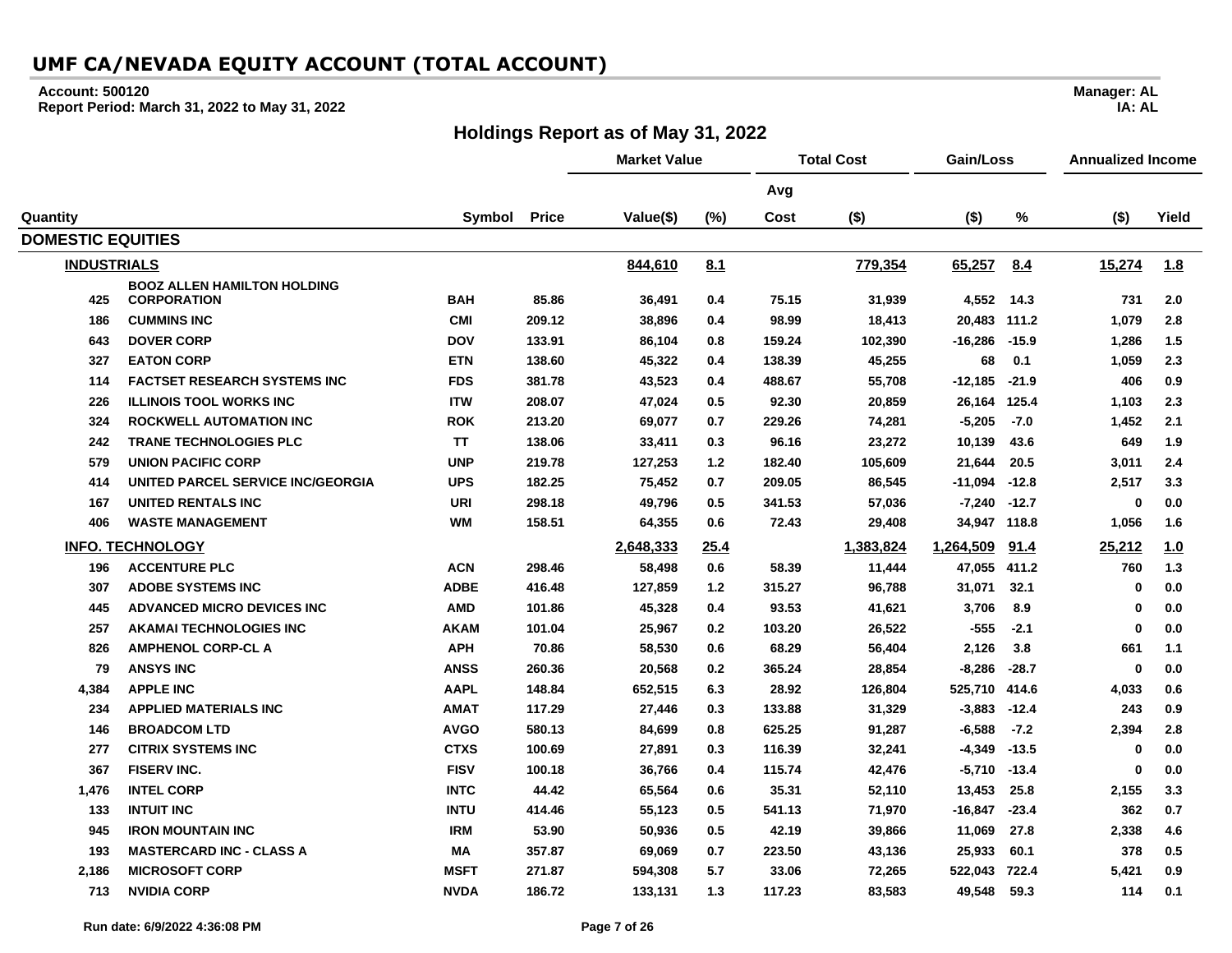#### **Account: 500120**

**Report Period: March 31, 2022 to May 31, 2022**

### **Holdings Report as of May 31, 2022**

**Avg Quantity Symbol Price Value(\$) (%) Cost (\$) (\$) % (\$) Yield DOMESTIC EQUITIES INFO. TECHNOLOGY 2,648,333 25.4 1,383,824 1,264,509 91.4 25,212 1.0 744 ORACLE CORP ORCL 71.92 53,508 0.5 87.81 65,331 -11,822 -18.1 952 1.8 825 QUALCOMM INC. QCOM 143.22 118,157 1.1 107.56 88,736 29,421 33.2 2,475 2.1 321 SALESFORCE.COM INC CRM 160.24 51,437 0.5 203.31 65,261 -13,824 -21.2 0 0.0 126 SERVICENOW INC NOW 467.47 58,901 0.6 509.97 64,256 -5,355 -8.3 0 0.0 383 TEXAS INSTRUMENTS INC TXN 176.76 67,699 0.6 109.25 41,842 25,857 61.8 1,762 2.6 775 VISA INC - CLASS A SHARES V 212.17 164,432 1.6 141.55 109,698 54,733 49.9 1,163 0.7 MATERIALS 355,876 3.4 282,642 73,235 25.9 5,636 1.6 198 ALBEMARLE CORP ALB 260.42 51,563 0.5 209.51 41,482 10,081 24.3 313 0.6 226 AVERY DENNISON CORP AVY 172.56 38,999 0.4 99.35 22,452 16,546 73.7 678 1.7 557 EASTMAN CHEMICAL COMPANY EMN 110.16 61,359 0.6 116.95 65,143 -3,784 -5.8 1,693 2.8 165 LINDE PLC LIN 324.68 53,572 0.5 117.78 19,433 34,139 175.7 772 1.4 620 STEEL DYNAMICS INC STLD 85.38 52,936 0.5 38.13 23,638 29,297 123.9 843 1.6 313 VULCAN MATERIALS CO VMC 164.87 51,604 0.5 208.16 65,154 -13,549 -20.8 501 1.0 1,160 WEYERHAEUSER COMPANY WY 39.52 45,843 0.4 39.09 45,339 505 1.1 835 1.8 REAL ESTATE 238,721 2.3 191,169 47,552 24.9 7,483 3.1 245 CROWN CASTLE INTL CORP CCI 189.65 46,464 0.4 177.61 43,514 2,950 6.8 1,441 3.1 453 PROLOGIS INC PLD.SRI 127.48 57,748 0.6 65.76 29,791 27,958 93.8 1,431 2.5 1,007 REGENCY CENTERS CORP REG.SRI 68.21 68,687 0.7 49.03 49,372 19,316 39.1 2,518 3.7 1,377 UDR INC UDR.DE 47.80 65,821 0.6 49.74 68,492 -2,671 -3.9 2,093 3.2 UTILITIES 229,806 2.2 168,959 60,847 36.0 6,163 2.7 1,093 ALLIANT ENERGY CORP LNT 63.82 69,755 0.7 44.89 49,061 20,695 42.2 1,869 2.7 448 SEMPRA ENERGY SRE 163.86 73,409 0.7 125.78 56,350 17,059 30.3 2,052 2.8 1,150 XCEL ENERGY INC XEL 75.34 86,641 0.8 55.26 63,548 23,093 36.3 2,243 2.6 Total Core Portfolio - Long 10,178,278 97.7 7,005,019 3,173,259 45.3 169,057 1.7 US Small Cap HEALTH CARE 22,238 0.2 35,003 -12,766 -36.5 0 0.0 95 CHARLES RIVER LABORITORIES CRL 234.08 22,238 0.2 368.45 35,003 -12,766 -36.5 0 0.0**

**Manager: AL IA: AL**

**Market Value Total Cost Gain/Loss Annualized Income**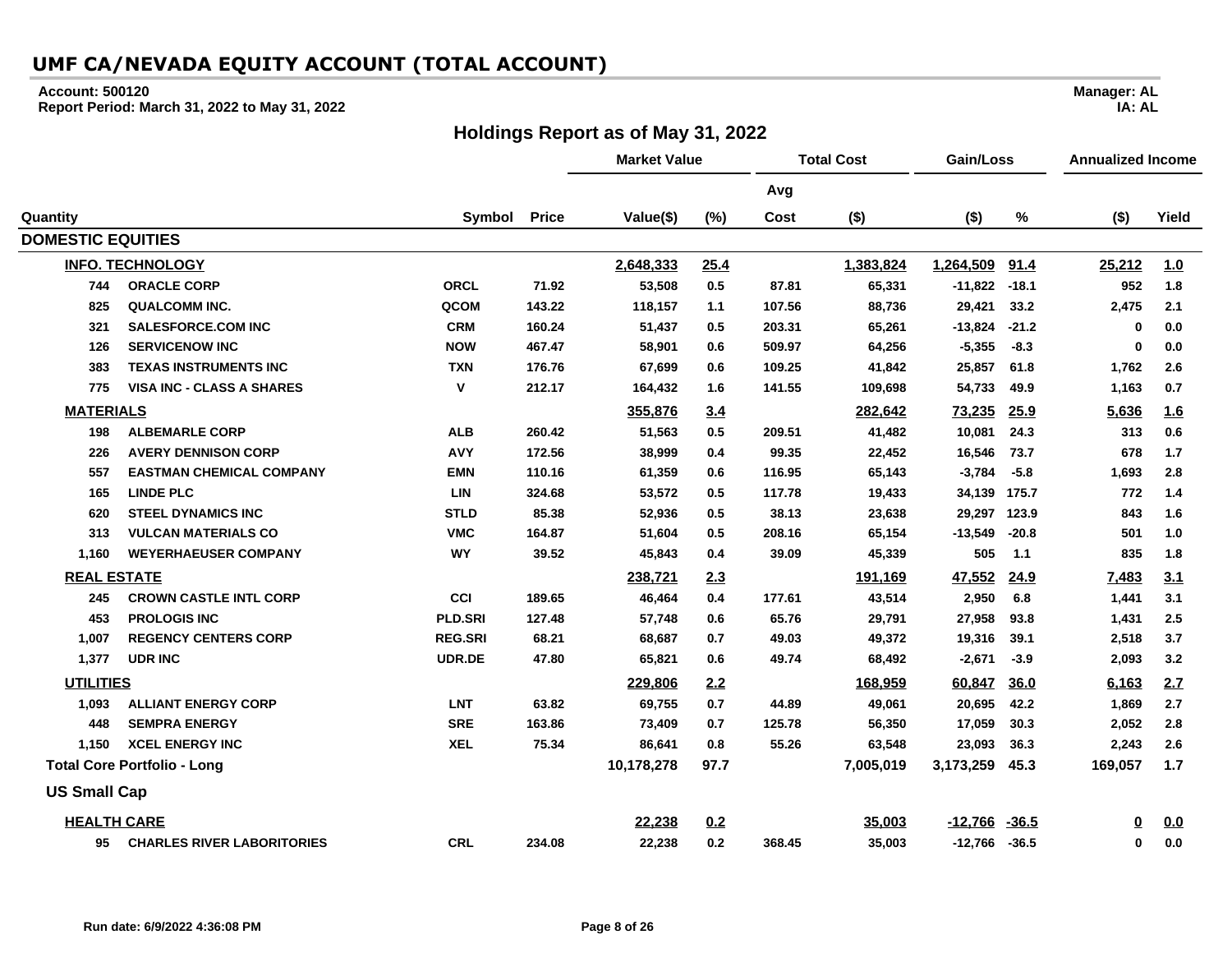### **Account: 500120**

÷.

**Report Period: March 31, 2022 to May 31, 2022**

## **Holdings Report as of May 31, 2022**

|                                                 |                   |              | <b>Market Value</b> |             |        | <b>Total Cost</b> | Gain/Loss      |             | <b>Annualized Income</b> |            |
|-------------------------------------------------|-------------------|--------------|---------------------|-------------|--------|-------------------|----------------|-------------|--------------------------|------------|
|                                                 |                   |              |                     |             | Avg    |                   |                |             |                          |            |
| Quantity                                        | Symbol            | <b>Price</b> | Value(\$)           | (%)         | Cost   | $($ \$)           | $($ \$)        | %           | $($ \$)                  | Yield      |
| <b>DOMESTIC EQUITIES</b>                        |                   |              |                     |             |        |                   |                |             |                          |            |
| <b>MUTUAL FUNDS</b>                             |                   |              | 220,267             | 2.1         |        | 213,547           | 6,720          | 3.1         | 1,466                    | 0.7        |
| <b>NATIONWIDE BAILARD COGNITIVE VALUE</b>       |                   |              |                     |             |        |                   |                |             |                          |            |
| 14,655<br><b>FUND</b>                           | <b>NWHFX</b>      | 15.03        | 220,267             | 2.1         | 14.57  | 213,547           | 6,720          | 3.1         | 1,466                    | 0.7        |
| <b>Total US Small Cap</b>                       |                   |              | 242,505             | 2.3         |        | 248,551           | $-6,046$       | $-2.4$      | 1,466                    | 0.6        |
| <b>Total DOMESTIC EQUITIES</b>                  |                   |              | 10,420,783          | 84.9        |        | 7,253,570         | 3,167,213 43.7 |             | 170,522                  | 1.6        |
| <b>INTERNATIONAL EQUITIES</b>                   |                   |              |                     |             |        |                   |                |             |                          |            |
| <b>Developed Markets</b>                        |                   |              |                     |             |        |                   |                |             |                          |            |
| <b>COMMUNICATION SERVICES</b>                   |                   |              | 71,025              | 4.0         |        | <u>1</u>          | 71,024         |             | 2,193                    | <u>3.1</u> |
| <b>KDDI CORP</b><br>4,096                       | <b>KDDIY.INTL</b> | 17.34        | 71,025              | 4.0         | 0.00   | $\mathbf{1}$      | 71,024         |             | 2,193                    | 3.1        |
| <b>CONSUMER DISCRETIONARY</b>                   |                   |              | 318,153             | <u>17.8</u> |        | 328,728           | $-10,575$      | $-3.2$      | 13,448                   | 4.2        |
| <b>AKTIEBOLAGET VOLVO ADR</b><br>2,643          | <b>VLVLY</b>      | 17.53        | 46,332              | 2.6         | 22.59  | 59,704            | $-13,373$      | $-22.4$     | 6,525                    | 14.1       |
| 2,676<br><b>BURBERRY GROUP PLC-SPON ADR</b>     | <b>BURBY</b>      | 21.53        | 57,614              | 3.2         | 28.38  | 75,955            | $-18,340$      | $-24.1$     | 1,994                    | 3.5        |
| 2,078<br><b>MICHELIN (CGDE)-UNSPON ADR</b>      | <b>MGDDY</b>      | 26.03        | 54,090              | 3.0         | 24.76  | 51,444            | 2,646          | 5.1         | 1,970                    | 3.6        |
| 5,330<br><b>PANASONIC CORP -SPON ADR</b>        | <b>PCRFY</b>      | 9.18         | 48,929              | 2.7         | 8.60   | 45,838            | 3,091          | 6.7         | 1,804                    | 3.7        |
| <b>RECRUIT HOLDINGS CO LTD</b><br>7,322         | <b>RCRUY</b>      | 7.21         | 52,792              | 3.0         | 7.17   | 52,499            | 293            | 0.6         | 275                      | 0.5        |
| 351<br><b>TOYOTA MOTOR CORP - SPON ADR</b>      | <b>TM</b>         | 166.37       | 58,396              | 3.3         | 123.33 | 43,288            | 15,108         | 34.9        | 880                      | $1.5$      |
| <b>CONSUMER STAPLES</b>                         |                   |              | 200,810             | <u>11.3</u> |        | 221,780           | $-20,971$      | $-9.5$      | 6,277                    | 3.1        |
| <b>NESTLE SA-SPONS ADR FOR REG</b><br>580       | <b>NSRGY</b>      | 121.96       | 70,737              | 4.0         | 91.15  | 52,865            | 17,872         | 33.8        | 1,721                    | 2.4        |
| 1,214<br><b>UNILEVER PLC NEW</b>                | <b>UL</b>         | 48.33        | 58,673              | 3.3         | 55.92  | 67,891            | $-9,219$       | $-13.6$     | 2,433                    | 4.1        |
| 4,716<br><b>WH GROUP LTD-ADR</b>                | <b>WHGLY</b>      | 15.14        | 71,400              | 4.0         | 21.42  | 101,024           | $-29,624$      | $-29.3$     | 2,123                    | 3.0        |
| <b>ENERGY</b>                                   |                   |              | 70,501              | 4.0         |        | 37,303            | 33,199         | 89.0        | 3,524                    | 5.0        |
| <b>TOTALENERGIES SE</b><br>1,199                | <b>TTE</b>        | 58.80        | 70,501              | 4.0         | 31.11  | 37,303            | 33,199         | 89.0        | 3,524                    | 5.0        |
| <b>FINANCIALS</b>                               |                   |              | 301,884             | 16.9        |        | 268,279           | 33,606         | <u>12.5</u> | 18,095                   | 6.0        |
| 2,799<br><b>DNB BANK ASA - ADR</b>              | <b>DNBBY</b>      | 20.27        | 56,736              | 3.2         | 17.47  | 48,887            | 7,849          | 16.1        | 8,595                    | 15.1       |
| 436<br><b>MACQUARIE GROUP ADR</b>               | <b>MQBKY</b>      | 133.95       | 58,402              | 3.3         | 128.64 | 56,085            | 2,317          | 4.1         | 1,924                    | 3.3        |
| 11,145<br><b>MITSUBISHI UFJ FINL - SPON ADR</b> | <b>MUFG</b>       | 5.67         | 63,192              | 3.5         | 4.67   | 52,002            | 11,190         | 21.5        | 2,587                    | 4.1        |
| 2,374<br><b>MUENCHENER RUECK ADR</b>            | <b>MURGY</b>      | 24.56        | 58,305              | 3.3         | 26.20  | 62,198            | $-3,892$       | $-6.3$      | 2,746                    | 4.7        |
| 1,527<br>UNITED OVERSEAS BANK ADR               | <b>UOVEY</b>      | 42.73        | 65,249              | 3.7         | 32.16  | 49,107            | 16,142         | 32.9        | 2,244                    | 3.4        |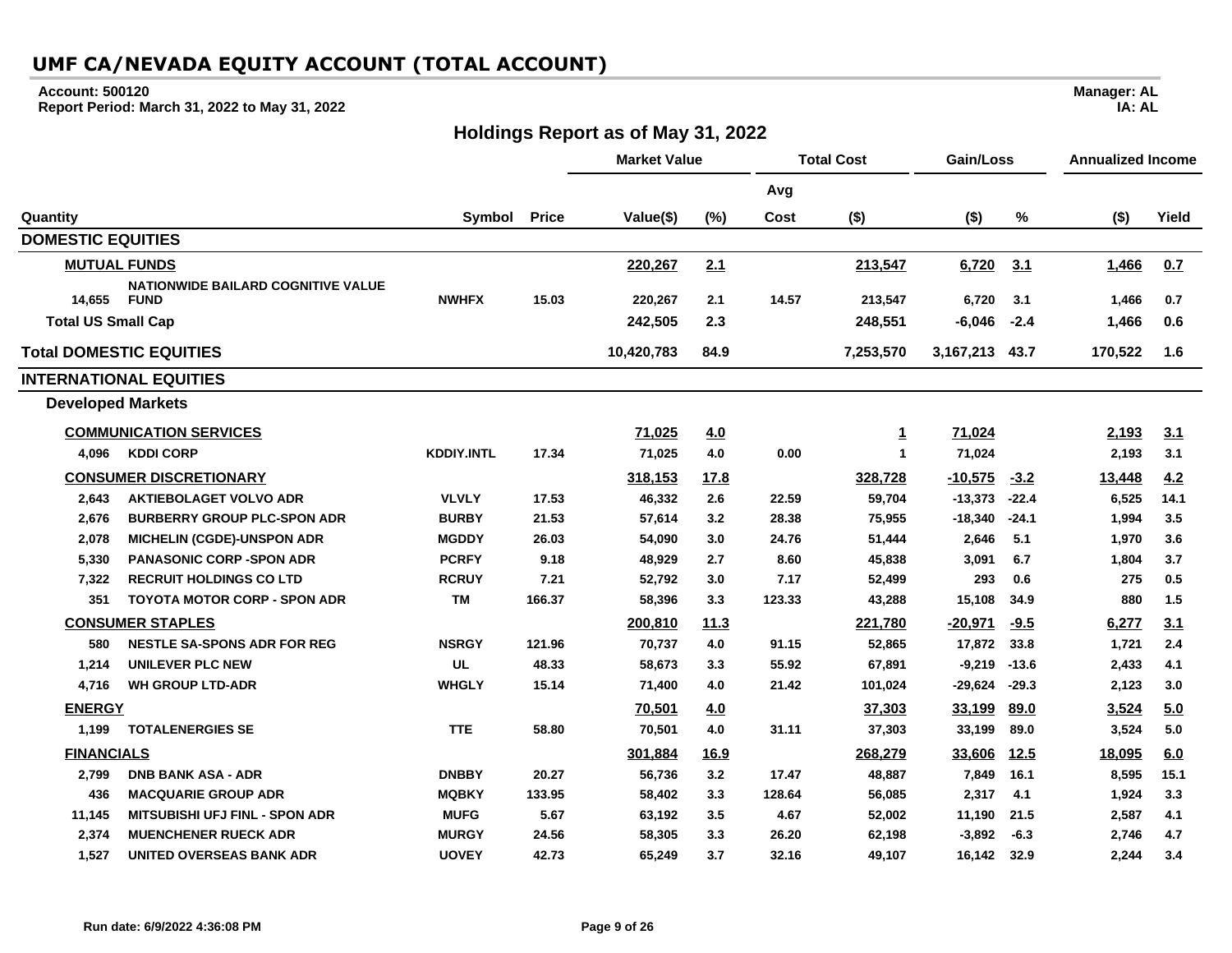#### **Account: 500120**

**Report Period: March 31, 2022 to May 31, 2022**

### **Holdings Report as of May 31, 2022**

**Manager: AL IA: AL**

**Market Value Total Cost Gain/Loss Annualized Income Avg Quantity Symbol Price Value(\$) (%) Cost (\$) (\$) % (\$) Yield INTERNATIONAL EQUITIES HEALTH CARE 263,682 14.8 256,549 7,133 2.8 7,934 3.0 1,534 GLAXOSMITHKLINE PLC ADR GSK 43.90 67,343 3.8 39.96 61,301 6,042 9.9 3,049 4.5 1,560 MERCK KGAA-SPONSORED ADR MKKGY 37.72 58,843 3.3 45.01 70,223 -11,379 -16.2 611 1.0 1,526 ROCHE HOLDINGS RHHBY 42.54 64,916 3.6 46.42 70,837 -5,921 -8.4 1,893 2.9 1,363 SANOFI - ADR SNY 53.25 72,580 4.1 39.76 54,188 18,391 33.9 2,381 3.3 INDUSTRIALS 162,151 9.1 148,892 13,259 8.9 3,028 1.9 725 DSV A/S ADR DSDVY 82.45 59,776 3.3 46.68 33,842 25,935 76.6 294 0.5 2,015 MITSUBISHI ELECTRIC- UNSPON ADR MIELY 21.90 44,129 2.5 31.82 64,126 -19,998 -31.2 1,451 3.3 2,102 SCHNEIDER ELECTRIC- ADR SBGSY 27.71 58,246 3.3 24.23 50,924 7,322 14.4 1,282 2.2 INFO. TECHNOLOGY 133,962 7.5 121,522 12,441 10.2 1,908 1.4 80 ASML HLDG ADR ASML 576.29 46,103 2.6 362.11 28,969 17,134 59.1 479 1.0 631 LOGITECH INTERNATIONAL SA (USA) LOGI 60.79 38,358 2.1 36.52 23,045 15,313 66.4 606 1.6 3,088 MURATA MANUFACTURING - UNSPON ADR MRAAY 16.03 49,501 2.8 22.51 69,508 -20,007 -28.8 823 1.7 MATERIALS 206,938 11.6 176,212 30,726 17.4 18,318 8.9 3,534 BASF ADR BASFY 13.71 48,451 2.7 20.61 72,823 -24,371 -33.5 3,159 6.5 1,214 BHP BILLITON ADR BHP 70.66 85,781 4.8 44.19 53,645 32,136 59.9 7,308 8.5 990 RIO TINTO (ADR) RIO 73.44 72,706 4.1 50.25 49,745 22,961 46.2 7,851 10.8 UTILITIES 55,317 3.1 53,616 1,701 3.2 10,256 18.5 8,563 ENEL SPA - UNSPON ADR ENLAY 6.46 55,317 3.1 6.26 53,616 1,701 3.2 10,256 18.5 Total Developed Markets 1,784,423 100.0 1,612,881 171,542 10.6 84,980 4.8 Total INTERNATIONAL EQUITIES 1,784,423 14.5 1,612,881 171,542 10.6 84,980 4.8 TOTAL MANAGED ASSETS 12,268,777 8,930,022 3,338,756 255,505 2.1 Total Accrued Income 19,310 TOTAL MANAGED ASSETS including Accrued Income 12,288,088**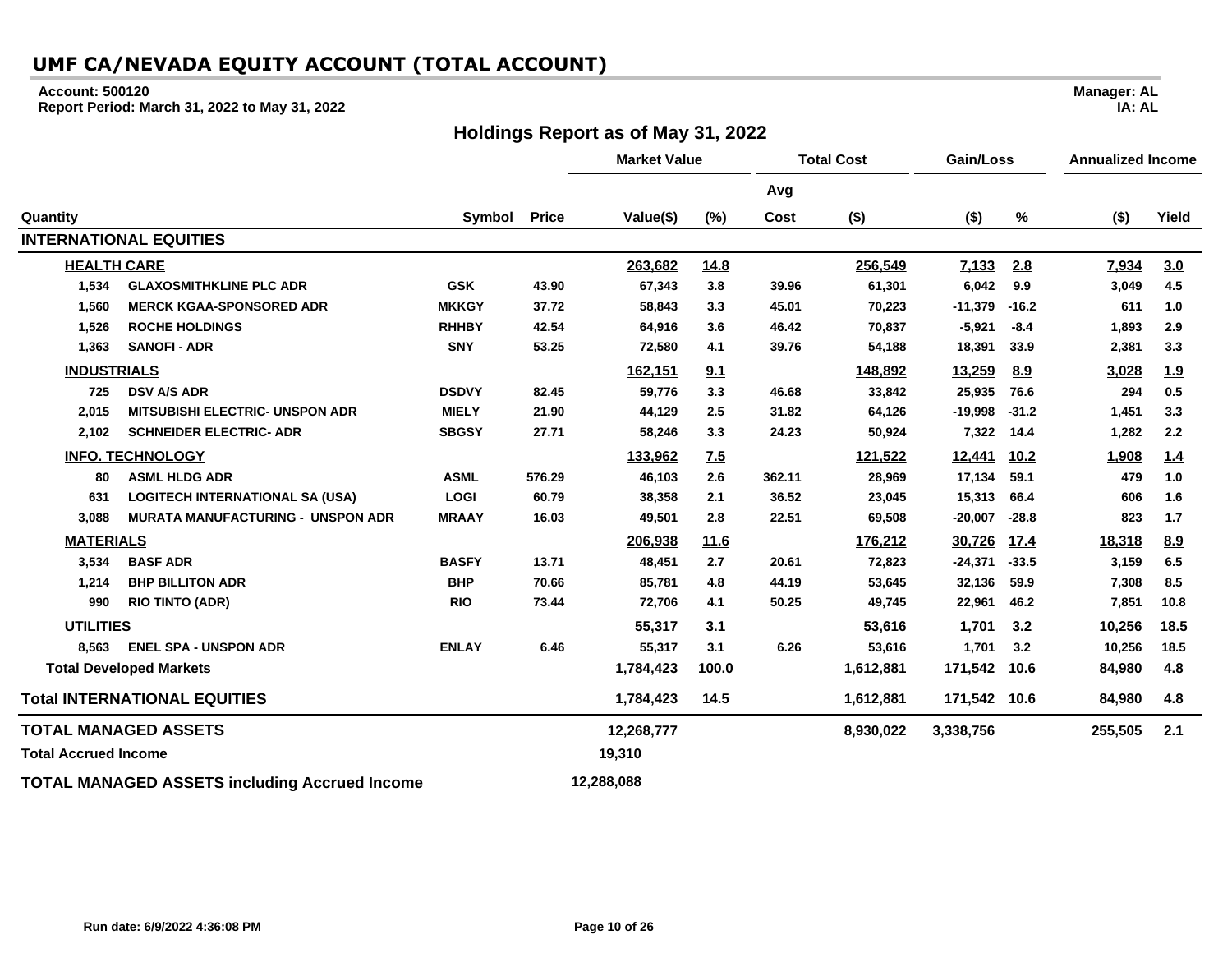### **Account: 500120**

**Report Period: March 31, 2022 to May 31, 2022**

**Purchases and Sales**

| <b>Trade Date</b> | <b>Settle Date</b> | Quantity |            | <b>Security</b>                                | <b>Unit Price</b>                           | <b>Amount</b> |
|-------------------|--------------------|----------|------------|------------------------------------------------|---------------------------------------------|---------------|
|                   |                    |          |            |                                                |                                             |               |
| <b>Sells</b>      |                    |          |            |                                                |                                             |               |
| 4/5/2022          | 4/7/2022           | 21       | AAPL       | <b>APPLE INC</b>                               | \$175.36                                    | \$3,682.44    |
| 4/5/2022          | 4/7/2022           |          |            |                                                | \$2,827.65                                  | \$2,827.64    |
| 4/18/2022         | 4/20/2022          | 10       | <b>ACN</b> | <b>ACCENTURE PLC</b>                           | \$314.29                                    | \$3,142.83    |
| 4/18/2022         | 4/20/2022          | 10       | ADBE       | ADOBE SYSTEMS INC                              | \$427.62                                    | \$4,276.18    |
| 4/18/2022         | 4/20/2022          | 15       | AMAT       | APPLIED MATERIALS INC                          | \$115.46                                    | \$1,731.89    |
| 4/18/2022         | 4/20/2022          | 95       | <b>BAC</b> | <b>BANK OF AMERICA CORP</b>                    | \$39.01                                     | \$3,706.25    |
| 4/18/2022         | 4/20/2022          | 50       | <b>BAH</b> | <b>BOOZ ALLEN HAMILTON HOLDING CORPORATION</b> | \$87.45                                     | \$4,372.48    |
| 4/18/2022         | 4/20/2022          | 5        | <b>BLK</b> | <b>BLACKROCK INC-CLASS A</b>                   | \$682.03                                    | \$3,410.11    |
| 4/18/2022         | 4/20/2022          | 35       | <b>BMY</b> | <b>BRISTOL-MYERS SQUIBB CO</b>                 | \$76.82                                     | \$2,688.52    |
| 4/18/2022         | 4/20/2022          | 20       | <b>CMI</b> | <b>CUMMINS INC</b>                             | \$197.29                                    | \$3,945.82    |
| 4/18/2022         | 4/20/2022          | 20       | <b>DIS</b> | WALT DISNEY CO                                 | \$127.82                                    | \$2,556.42    |
| 4/18/2022         | 4/20/2022          | 20       | <b>JNJ</b> | <b>JOHNSON &amp; JOHNSON</b>                   | \$177.90                                    | \$3,558.04    |
| 4/18/2022         | 4/20/2022          | 50       | <b>JPM</b> | <b>JPMORGAN CHASE &amp; CO</b>                 | \$128.86                                    | \$6,442.97    |
| 4/18/2022         | 4/20/2022          | 25       | <b>MDT</b> | <b>MEDTRONIC INC</b>                           | \$108.42                                    | \$2,710.37    |
| 4/18/2022         | 4/20/2022          | 45       | МS         | <b>MORGAN STANLEY</b>                          | \$86.47                                     | \$3,891.16    |
| 4/18/2022         | 4/20/2022          | 30       | <b>PG</b>  | PROCTER & GAMBLE CO                            | \$157.71                                    | \$4,731.28    |
| 4/18/2022         | 4/20/2022          |          |            | <b>PROLOGIS INC</b>                            | \$163.13                                    | \$2,446.99    |
| 4/18/2022         | 4/20/2022          | 45       | <b>TJX</b> | <b>TJX COMPANIES INC</b>                       | \$62.76                                     | \$2,824.19    |
| 4/18/2022         | 4/20/2022          | 20       | <b>TT</b>  | TRANE TECHNOLOGIES PLC                         | \$146.93                                    | \$2,938.59    |
| 4/18/2022         | 4/20/2022          | 10       | <b>UNH</b> | UNITEDHEALTH GROUP INC                         | \$535.11                                    | \$5,351.07    |
| 4/18/2022         | 4/20/2022          | 25       | $\vee$     | VISA INC - CLASS A SHARES                      | \$213.37                                    | \$5,334.25    |
|                   |                    |          |            | <b>TOTAL Sells</b>                             |                                             | \$76,569.49   |
|                   |                    |          |            | 15                                             | GOOGL ALPHABET INC CL A (GOOGLE)<br>PLD.SRI |               |

**500122**

| 4/11/2022 | 4/11/2022 | 3.274 |            | AT&T                         | \$18.22  | \$59,653.23 |
|-----------|-----------|-------|------------|------------------------------|----------|-------------|
| 4/11/2022 | 4/11/2022 | 792   | <b>WBD</b> | WARNER BROS, DISCOVERY INC.  | \$24.47  | \$19,381.13 |
| 4/12/2022 | 4/14/2022 | 140   | AAPL       | APPLE INC                    | \$167.81 | \$23,493.39 |
| 4/12/2022 | 4/14/2022 | 50    | ADBE       | ADOBE SYSTEMS INC            | \$427.45 | \$21,372.50 |
| 4/12/2022 | 4/14/2022 | 380   | COF        | CAPITAL ONE FINANCIAL CORP   | \$132.06 | \$50,180.90 |
| 4/12/2022 | 4/14/2022 | 70    | EL         | ESTEE LAUDER COMPANIES-CL A  | \$262.57 | \$18,380.17 |
| 4/12/2022 | 4/14/2022 | 60    | INTU       | INTUIT INC                   | \$462.89 | \$27,773.40 |
| 4/12/2022 | 4/14/2022 | 490   | <b>PWR</b> | QUANTA SERVICES INC          | \$133.65 | \$65,490.26 |
| 4/12/2022 | 4/14/2022 | 250   | <b>PXD</b> | PIONEER NATURAL RESOURCES CO | \$252.63 | \$63.156.98 |

**Purchases**

**Manager: AL**

**IA: AL**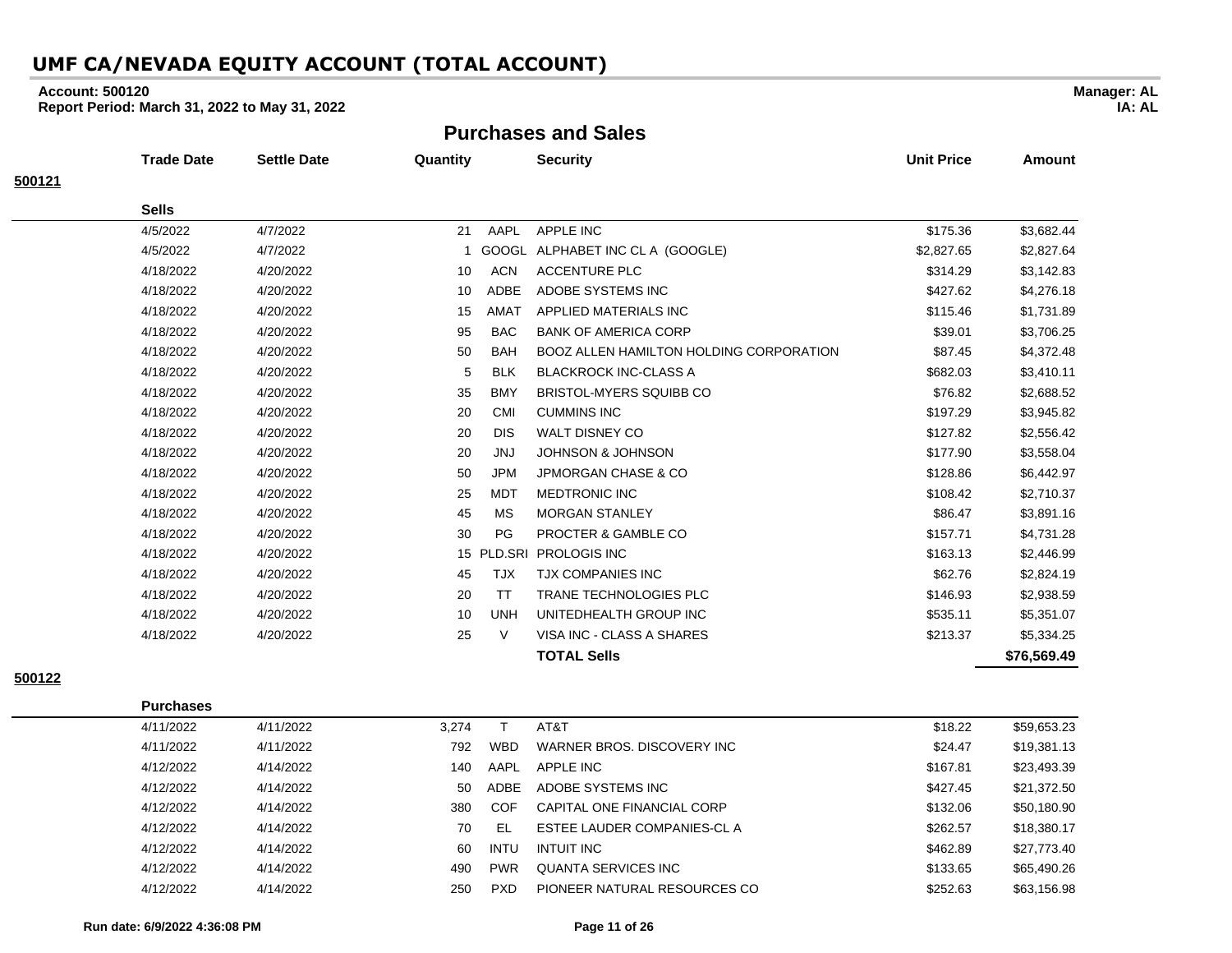### **Account: 500120**

**Report Period: March 31, 2022 to May 31, 2022**

**Purchases and Sales**

|        | <b>Trade Date</b> | <b>Settle Date</b> | Quantity |             | <b>Security</b>                          | <b>Unit Price</b> | Amount         |
|--------|-------------------|--------------------|----------|-------------|------------------------------------------|-------------------|----------------|
| 500122 |                   |                    |          |             |                                          |                   |                |
|        | <b>Purchases</b>  |                    |          |             |                                          |                   |                |
|        | 4/12/2022         | 4/14/2022          | 150      | <b>RE</b>   | EVEREST RE GROUP, LTD.                   | \$289.08          | \$43,362.74    |
|        | 4/12/2022         | 4/14/2022          | 380      | <b>RL</b>   | POLO RALPH LAUREN CORP                   | \$105.82          | \$40,213.12    |
|        | 4/12/2022         | 4/14/2022          | 240      | <b>TSCO</b> | <b>TRACTOR SUPPLY COMPANY</b>            | \$236.91          | \$56,858.40    |
|        | 4/12/2022         | 4/14/2022          | 530      | WMT         | <b>WAL-MART STORES INC</b>               | \$153.10          | \$81,143.00    |
|        | 4/27/2022         | 4/29/2022          | 120      | ALB         | ALBEMARLE CORP                           | \$194.73          | \$23,367.94    |
|        | 4/27/2022         | 4/29/2022          | 210      | AME         | AMETEK INC                               | \$127.07          | \$26,683.65    |
|        | 4/27/2022         | 4/29/2022          | 400      | AMZN        | AMAZON.COM INC                           | \$138.77          | \$55,509.10    |
|        | 4/27/2022         | 4/29/2022          | 40       | BRK/B       | <b>CLASS B</b><br>BERKSHIRE HATHAWAY INC | \$331.02          | \$13,240.60    |
|        | 4/27/2022         | 4/29/2022          | 100      | <b>CRM</b>  | SALESFORCE.COM INC                       | \$176.34          | \$17,634.00    |
|        | 4/27/2022         | 4/29/2022          | 110      | <b>CTXS</b> | <b>CITRIX SYSTEMS INC</b>                | \$100.92          | \$11,100.76    |
|        | 4/27/2022         | 4/29/2022          | 740      | <b>DVN</b>  | DEVON ENERGY CORPORATION                 | \$58.33           | \$43,163.98    |
|        | 4/27/2022         | 4/29/2022          | 120      | <b>EMN</b>  | EASTMAN CHEMICAL COMPANY                 | \$105.48          | \$12,657.43    |
|        | 4/27/2022         | 4/29/2022          | 190      | <b>GILD</b> | GILEAD SCIENCES INC                      | \$61.83           | \$11,746.75    |
|        | 4/27/2022         | 4/29/2022          | 460      | <b>INTC</b> | <b>INTEL CORP</b>                        | \$45.41           | \$20,886.30    |
|        | 4/27/2022         | 4/29/2022          | 280      | <b>IRM</b>  | <b>IRON MOUNTAIN INC</b>                 | \$54.84           | \$15,355.73    |
|        | 4/27/2022         | 4/29/2022          | 2,130    | IVZ         | <b>INVESCO LTD.</b>                      | \$18.90           | \$40,255.30    |
|        | 4/27/2022         | 4/29/2022          | 90       | MHK         | <b>MOHAWK INDUSTRIES INC</b>             | \$125.91          | \$11,332.27    |
|        | 4/27/2022         | 4/29/2022          | 1,630    | <b>NCLH</b> | NORWEGIAN CRUISE LINE HOLDINGS LTD       | \$20.02           | \$32,624.45    |
|        | 4/27/2022         | 4/29/2022          | 410      | <b>NKE</b>  | NIKE INC CL B                            | \$122.59          | \$50,259.85    |
|        | 4/27/2022         | 4/29/2022          | 150      | ORCL        | ORACLE CORP                              | \$75.31           | \$11,296.29    |
|        | 4/27/2022         | 4/29/2022          | 100      | <b>PGR</b>  | <b>PROGRESSIVE CORP</b>                  | \$107.79          | \$10,779.00    |
|        | 4/27/2022         | 4/29/2022          | 50       | <b>UNP</b>  | UNION PACIFIC CORP                       | \$237.04          | \$11,852.00    |
|        | 4/27/2022         | 4/29/2022          | 80       | <b>UPS</b>  | UNITED PARCEL SERVICE INC/GEORGIA        | \$186.48          | \$14,918.39    |
|        | 4/27/2022         | 4/29/2022          | 60       | <b>URI</b>  | UNITED RENTALS INC                       | \$308.61          | \$18,516.30    |
|        | 4/27/2022         | 4/29/2022          | 400      | $\vee$      | VISA INC - CLASS A SHARES                | \$215.27          | \$86,109.84    |
|        |                   |                    |          |             | <b>TOTAL Purchases</b>                   |                   | \$1,109,749.15 |
|        | <b>Sells</b>      |                    |          |             |                                          |                   |                |
|        | 4/11/2022         | 4/11/2022          | 3,274    | $\mathsf T$ | AT&T                                     | \$24.14           | \$79,034.36    |
|        | 4/11/2022         | 4/11/2022          | 0        | <b>WBD</b>  | WARNER BROS. DISCOVERY INC               | \$27.11           | \$0.97         |
|        | 4/12/2022         | 4/14/2022          | 400      | AMZN        | AMAZON.COM INC                           | \$151.34          | \$60,536.29    |
|        | 4/12/2022         | 4/14/2022          | 60       | <b>COST</b> | <b>COSTCO WHOLESALE CORP</b>             | \$581.22          | \$34,873.05    |
|        | 4/12/2022         | 4/14/2022          | 100      | <b>CRM</b>  | SALESFORCE.COM INC                       | \$195.40          | \$19,540.00    |
|        | 4/12/2022         | 4/14/2022          | 1,090    | <b>DVN</b>  | DEVON ENERGY CORPORATION                 | \$62.34           | \$67,950.69    |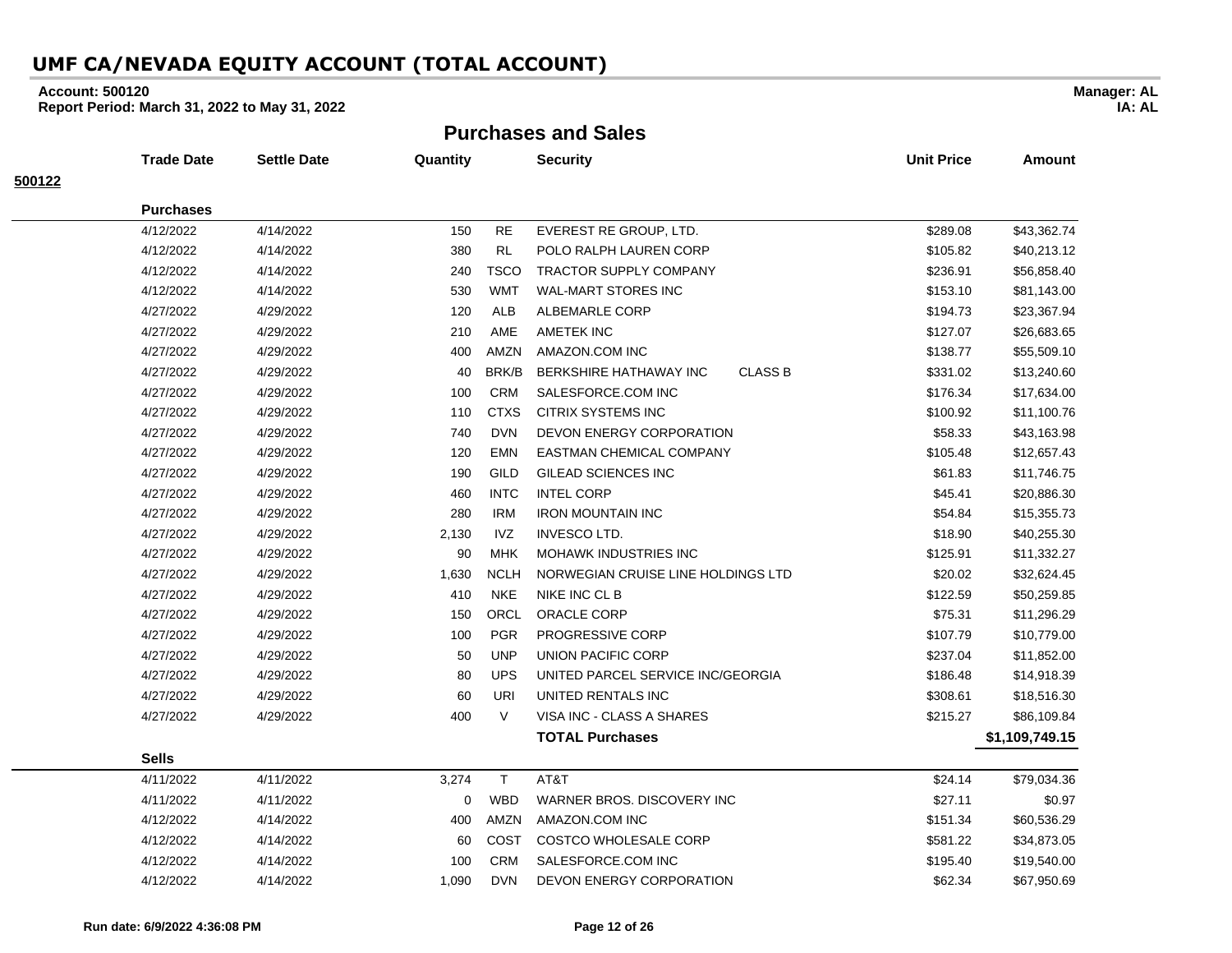### **Account: 500120**

**Report Period: March 31, 2022 to May 31, 2022**

**Purchases and Sales**

|        | <b>Trade Date</b> | Settle Date | Quantity |             | <b>Security</b>                   | <b>Unit Price</b> | Amount      |
|--------|-------------------|-------------|----------|-------------|-----------------------------------|-------------------|-------------|
| 500122 |                   |             |          |             |                                   |                   |             |
|        | <b>Sells</b>      |             |          |             |                                   |                   |             |
|        | 4/12/2022         | 4/14/2022   | 420      | <b>FISV</b> | FISERV INC.                       | \$99.31           | \$41,709.99 |
|        | 4/12/2022         | 4/14/2022   | 420      | <b>INTC</b> | <b>INTEL CORP</b>                 | \$46.58           | \$19,563.50 |
|        | 4/12/2022         | 4/14/2022   | 1,640    | <b>JNPR</b> | <b>JUNIPER NETWORKS INC</b>       | \$34.16           | \$56,024.90 |
|        | 4/12/2022         | 4/14/2022   | 940      | KEY         | <b>KEYCORP</b>                    | \$20.50           | \$19,265.20 |
|        | 4/12/2022         | 4/14/2022   | 300      | LNT         | <b>ALLIANT ENERGY CORP</b>        | \$64.46           | \$19,337.93 |
|        | 4/12/2022         | 4/14/2022   | 530      | <b>MDLZ</b> | MONDELEZ INTERNATIONAL INC        | \$63.71           | \$33,763.48 |
|        | 4/12/2022         | 4/14/2022   | 170      | <b>NTRS</b> | NORTHERN TRUST CORP               | \$113.48          | \$19,291.50 |
|        | 4/12/2022         | 4/14/2022   | 40       | <b>SIVB</b> | <b>SVB FINANCIAL GROUP</b>        | \$507.73          | \$20,309.10 |
|        | 4/12/2022         | 4/14/2022   | 860      | TJX         | <b>TJX COMPANIES INC</b>          | \$62.78           | \$53,991.64 |
|        | 4/12/2022         | 4/14/2022   | 80       | <b>UNP</b>  | UNION PACIFIC CORP                | \$244.59          | \$19,566.70 |
|        | 4/12/2022         | 4/14/2022   | 100      | <b>UPS</b>  | UNITED PARCEL SERVICE INC/GEORGIA | \$187.39          | \$18,738.90 |
|        | 4/12/2022         | 4/14/2022   | 60       | <b>URI</b>  | UNITED RENTALS INC                | \$317.95          | \$19,076.97 |
|        | 4/27/2022         | 4/29/2022   | 120      | AAPL        | APPLE INC                         | \$157.19          | \$18,862.70 |
|        | 4/27/2022         | 4/29/2022   | 60       | ADBE        | ADOBE SYSTEMS INC                 | \$400.03          | \$24,001.43 |
|        | 4/27/2022         | 4/29/2022   | 100      | AKAM        | AKAMAI TECHNOLOGIES INC           | \$114.42          | \$11,441.88 |
|        | 4/27/2022         | 4/29/2022   | 40       | ANSS        | ANSYS INC                         | \$271.97          | \$10,878.56 |
|        | 4/27/2022         | 4/29/2022   | 30       | <b>AVGO</b> | <b>BROADCOM LTD</b>               | \$563.73          | \$16,911.81 |
|        | 4/27/2022         | 4/29/2022   | 160      | <b>COF</b>  | CAPITAL ONE FINANCIAL CORP        | \$125.48          | \$20,076.46 |
|        | 4/27/2022         | 4/29/2022   | 1,328    | <b>DOW</b>  | <b>DOW INC</b>                    | \$67.74           | \$89,957.33 |
|        | 4/27/2022         | 4/29/2022   | 80       | EL          | ESTEE LAUDER COMPANIES-CL A       | \$261.00          | \$20,879.93 |
|        | 4/27/2022         | 4/29/2022   | 40       | <b>INTU</b> | <b>INTUIT INC</b>                 | \$421.03          | \$16,840.91 |
|        | 4/27/2022         | 4/29/2022   | 50       | MA          | <b>MASTERCARD INC - CLASS A</b>   | \$363.44          | \$18,171.66 |
|        | 4/27/2022         | 4/29/2022   | 120      | <b>MDT</b>  | <b>MEDTRONIC INC</b>              | \$107.32          | \$12,877.73 |
|        | 4/27/2022         | 4/29/2022   | 103      | <b>MRNA</b> | <b>MODERNA INC</b>                | \$143.31          | \$14,761.24 |
|        | 4/27/2022         | 4/29/2022   | 490      | <b>PWR</b>  | <b>QUANTA SERVICES INC</b>        | \$118.12          | \$57,880.07 |
|        | 4/27/2022         | 4/29/2022   | 130      | <b>PXD</b>  | PIONEER NATURAL RESOURCES CO      | \$232.51          | \$30,225.73 |
|        | 4/27/2022         | 4/29/2022   | 297      | <b>PYPL</b> | PAYPAL HOLDINGS                   | \$83.14           | \$24,692.87 |
|        | 4/27/2022         | 4/29/2022   | 140      | <b>RCL</b>  | ROYAL CARIBBEAN CRUISES LTD       | \$80.10           | \$11,213.94 |
|        | 4/27/2022         | 4/29/2022   | 200      | <b>RE</b>   | EVEREST RE GROUP, LTD.            | \$285.75          | \$57,148.71 |
|        | 4/27/2022         | 4/29/2022   | 380      | RL          | POLO RALPH LAUREN CORP            | \$104.33          | \$39,643.30 |
|        | 4/27/2022         | 4/29/2022   | 160      | <b>SBUX</b> | STARBUCKS CORPORATION             | \$75.40           | \$12,063.94 |
|        | 4/27/2022         | 4/29/2022   | 60       | <b>UNH</b>  | UNITEDHEALTH GROUP INC            | \$518.35          | \$31,101.09 |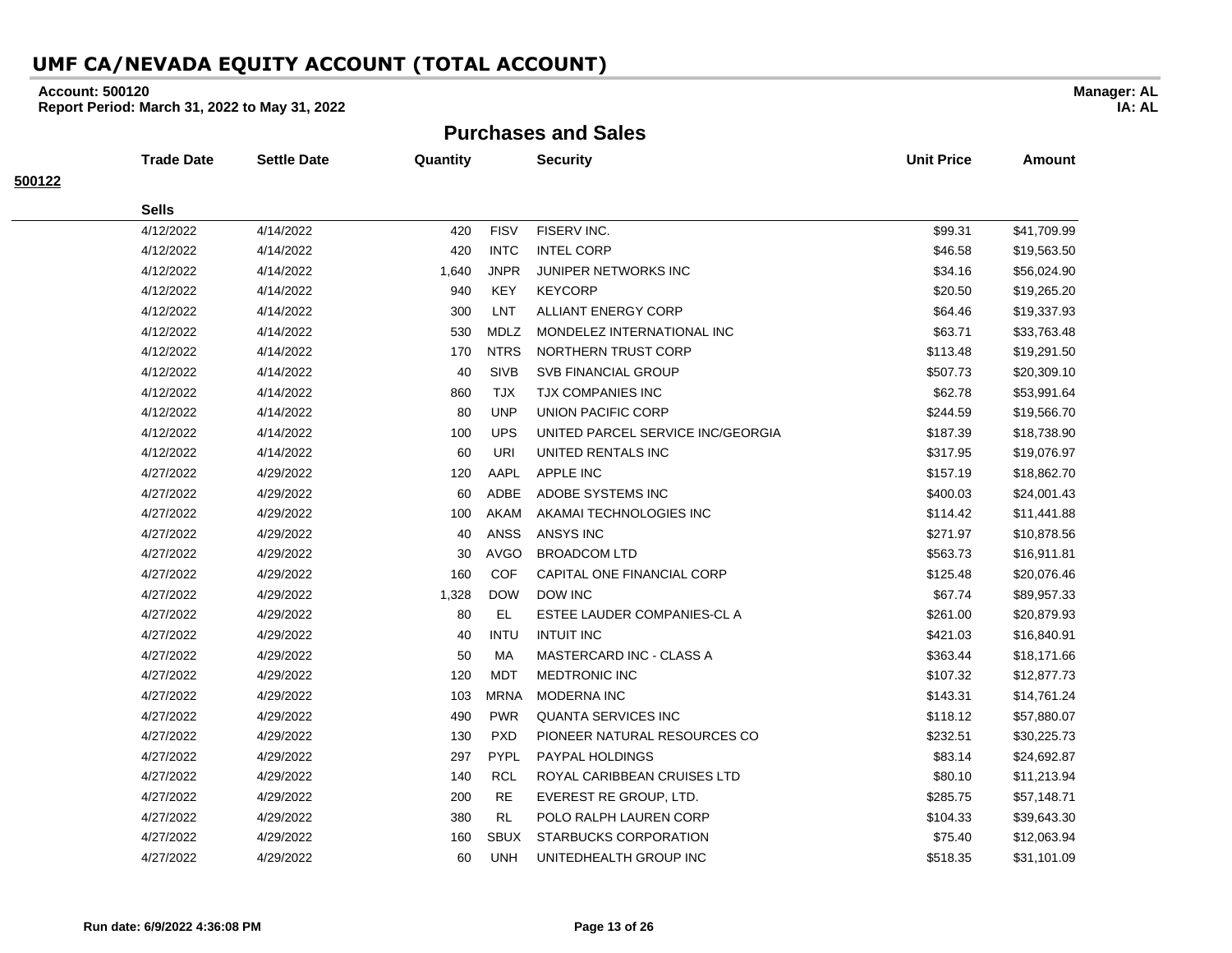## **Purchases and Sales Trade Date Settle Date Quantity Security Unit Price Amount 500122 Sells** 4/27/2022 4/29/2022 792 WBD WARNER BROS. DISCOVERY INC \$18.91 \$14,972.68 **TOTAL Sells \$1,157,179.14 500123 Purchases Account: 500120 Report Period: March 31, 2022 to May 31, 2022**

| <b>Purchases</b> |           |     |                                      |          |             |
|------------------|-----------|-----|--------------------------------------|----------|-------------|
| 5/20/2022        | 5/24/2022 | 436 | MQBKY MACQUARIE GROUP ADR            | \$128.62 | \$56,085.27 |
|                  |           |     | <b>TOTAL Purchases</b>               |          | \$56,085.27 |
| <b>Sells</b>     |           |     |                                      |          |             |
| 5/20/2022        | 5/24/2022 |     | 2,059 ADRNY KONINKLIJKE AHOLD-SP ADR | \$26.56  | \$54,678.84 |
|                  |           |     | <b>TOTAL Sells</b>                   |          | \$54,678.84 |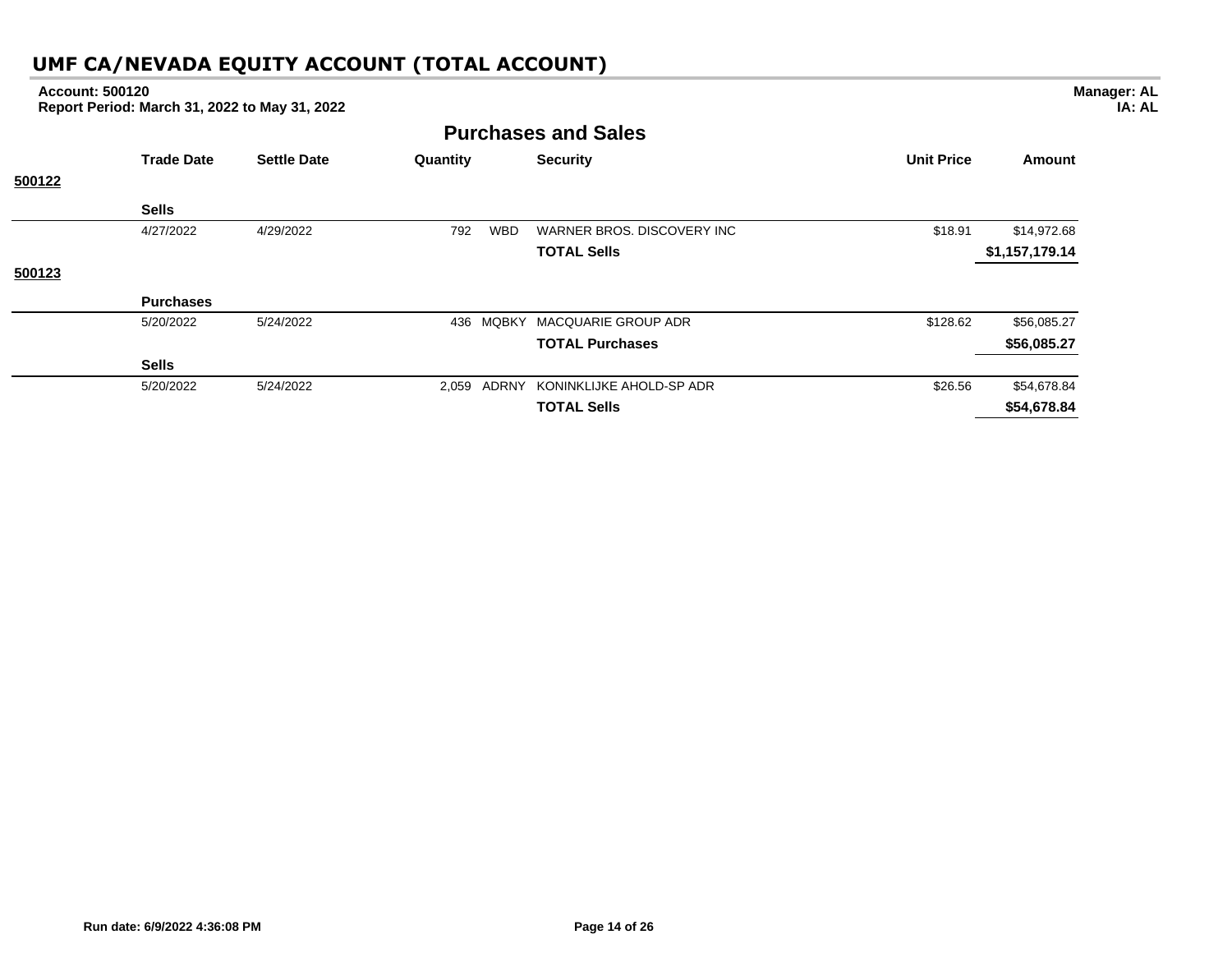### **Account: 500120**

 $\overline{a}$ 

 $\overline{\phantom{0}}$ 

**Report Period: March 31, 2022 to May 31, 2022**

## **Year to Date Additions, Withdrawals and Expenses**

**Manager: AL IA: AL**

|                    | <b>Date</b> | <b>Description</b>     |                                              | <b>Amount</b> |
|--------------------|-------------|------------------------|----------------------------------------------|---------------|
| 500121             |             |                        |                                              |               |
| <b>Additions</b>   |             |                        |                                              |               |
|                    | 1/27/2022   | Transfer from 500123   | <b>CUSTODIAN MONEY</b><br><b>MARKET FUND</b> | 32,000.00     |
|                    | 2/28/2022   | Transfer from 500123   | <b>CUSTODIAN MONEY</b><br><b>MARKET FUND</b> | 60,000.00     |
|                    |             | <b>Total Additions</b> |                                              | 92,000.00     |
| <b>Withdrawals</b> |             |                        |                                              |               |
|                    | 1/5/2022    | <b>Transfer Funds</b>  | <b>CUSTODIAN MONEY</b><br><b>MARKET FUND</b> | 25,000.00     |
|                    | 1/13/2022   | ADR Fee (GSK)          | <b>CUSTODIAN MONEY</b><br><b>MARKET FUND</b> | 18.56         |
|                    | 1/25/2022   | ADR Fee (TTE)          | <b>CUSTODIAN MONEY</b><br><b>MARKET FUND</b> | 22.20         |
|                    | 1/26/2022   | <b>Transfer Funds</b>  | <b>CUSTODIAN MONEY</b><br><b>MARKET FUND</b> | 153,000.00    |
|                    | 1/26/2022   | Free Delivery of BPMC  | PRINCIPAL CASH                               | 12,634.14     |
|                    | 1/26/2022   | Free Delivery of AKAM  | PRINCIPAL CASH                               | 15,171.72     |
|                    | 1/26/2022   | Free Delivery of HZNP  | PRINCIPAL CASH                               | 15,996.03     |
|                    | 1/26/2022   | Free Delivery of BBY   | PRINCIPAL CASH                               | 17,348.68     |
|                    | 1/26/2022   | Free Delivery of BWA   | PRINCIPAL CASH                               | 17,555.34     |
|                    | 1/26/2022   | Free Delivery of AMAT  | PRINCIPAL CASH                               | 17,760.98     |
|                    | 1/26/2022   | Free Delivery of VZ    | PRINCIPAL CASH                               | 18,724.34     |
|                    | 1/26/2022   | Free Delivery of FISV  | PRINCIPAL CASH                               | 19,294.21     |
|                    | 1/26/2022   | Free Delivery of ENB   | PRINCIPAL CASH                               | 19,350.94     |
|                    | 1/26/2022   | Free Delivery of SBUX  | PRINCIPAL CASH                               | 19,785.06     |
|                    | 1/26/2022   | Free Delivery of EXPE  | PRINCIPAL CASH                               | 19,835.20     |
|                    | 1/26/2022   | Free Delivery of BAH   | PRINCIPAL CASH                               | 21,052.50     |
|                    | 1/26/2022   | Free Delivery of COF   | PRINCIPAL CASH                               | 22,314.60     |
|                    | 1/26/2022   | Free Delivery of SJM   | PRINCIPAL CASH                               | 22,805.08     |
|                    | 1/26/2022   | Free Delivery of SYY   | PRINCIPAL CASH                               | 22,886.82     |
|                    | 1/26/2022   | Free Delivery of AVY   | PRINCIPAL CASH                               | 23,237.13     |
|                    | 1/26/2022   | Free Delivery of TT    | PRINCIPAL CASH                               | 23,810.52     |
|                    | 1/26/2022   | Free Delivery of CMI   | PRINCIPAL CASH                               | 24,617.65     |
|                    | 1/26/2022   | Free Delivery of PNC   | <b>PRINCIPAL CASH</b>                        | 25,133.22     |

1/26/2022 Free Delivery of STLD PRINCIPAL CASH 26,560.00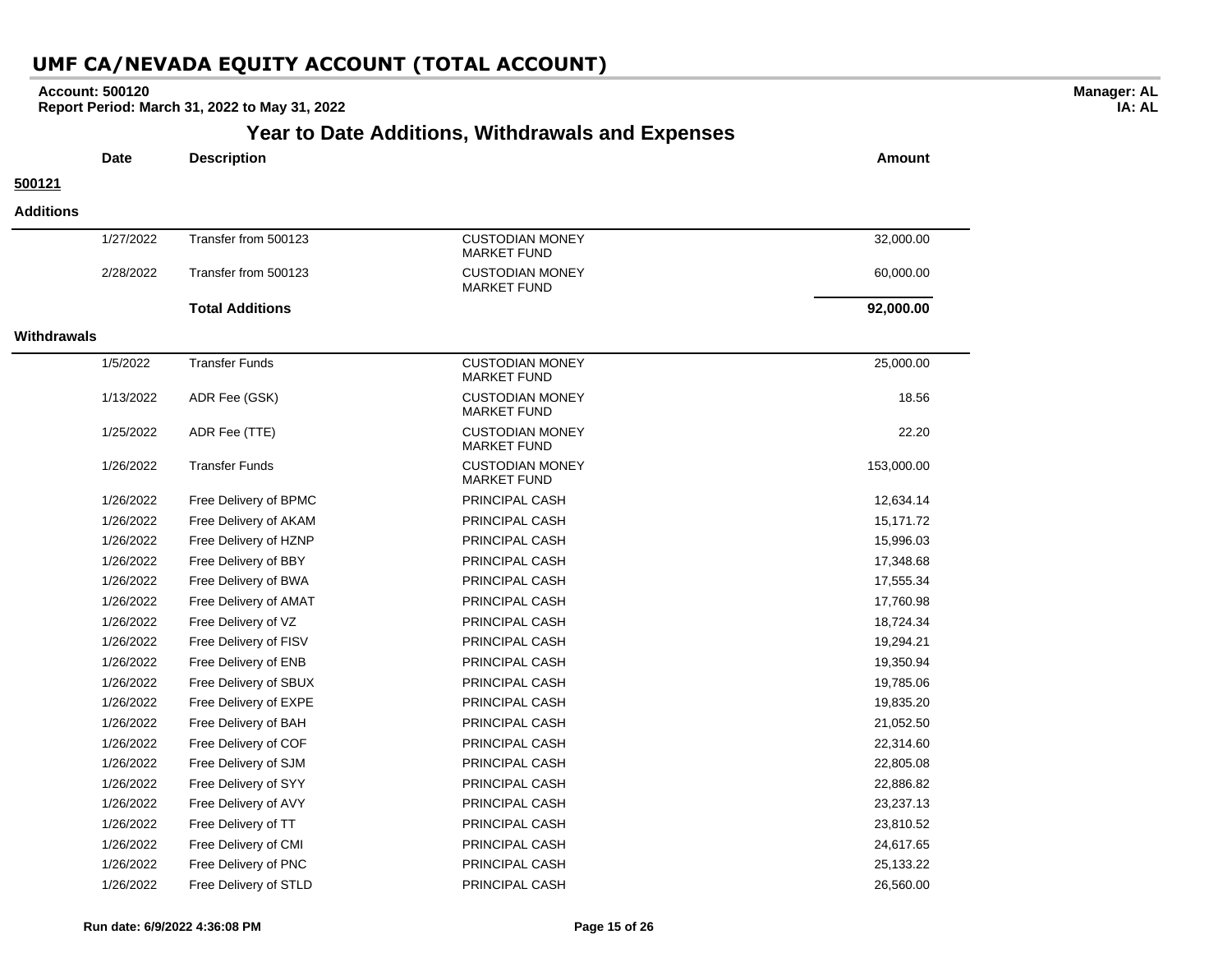### **Account: 500120**

**Report Period: March 31, 2022 to May 31, 2022**

### **Year to Date Additions, Withdrawals and Expenses**

**Date Description Amount**

#### **500121**

#### **Withdrawals**

| 1/26/2022 | Free Delivery of ETN     | PRINCIPAL CASH                               | 27,375.52 |
|-----------|--------------------------|----------------------------------------------|-----------|
| 1/26/2022 | Free Delivery of ITW     | PRINCIPAL CASH                               | 27,729.38 |
| 1/26/2022 | Free Delivery of MDT     | PRINCIPAL CASH                               | 28,312.48 |
| 1/26/2022 | Free Delivery of CVS     | PRINCIPAL CASH                               | 28,626.78 |
| 1/26/2022 | Free Delivery of UNP     | PRINCIPAL CASH                               | 28,650.96 |
| 1/26/2022 | Free Delivery of LIN     | PRINCIPAL CASH                               | 29,348.35 |
| 1/26/2022 | Free Delivery of BMY     | PRINCIPAL CASH                               | 29,626.24 |
| 1/26/2022 | Free Delivery of TJX     | PRINCIPAL CASH                               | 30,749.50 |
| 1/26/2022 | Free Delivery of WM      | PRINCIPAL CASH                               | 31,663.44 |
| 1/26/2022 | Free Delivery of COP     | PRINCIPAL CASH                               | 32,299.26 |
| 1/26/2022 | Free Delivery of DIS     | PRINCIPAL CASH                               | 32,464.80 |
| 1/26/2022 | Free Delivery of BLK     | PRINCIPAL CASH                               | 35,000.68 |
| 1/26/2022 | Free Delivery of ACN     | PRINCIPAL CASH                               | 35,958.01 |
| 1/26/2022 | Free Delivery of QCOM    | PRINCIPAL CASH                               | 36,072.00 |
| 1/26/2022 | Free Delivery of BAC     | PRINCIPAL CASH                               | 36,261.00 |
| 1/26/2022 | Free Delivery of JNJ     | PRINCIPAL CASH                               | 38,559.02 |
| 1/26/2022 | Free Delivery of TXN     | PRINCIPAL CASH                               | 38,697.61 |
| 1/26/2022 | Free Delivery of PG      | PRINCIPAL CASH                               | 39,221.20 |
| 1/26/2022 | Free Delivery of JPM     | PRINCIPAL CASH                               | 39,494.64 |
| 1/26/2022 | Free Delivery of MS      | PRINCIPAL CASH                               | 40,268.34 |
| 1/26/2022 | Free Delivery of ADBE    | PRINCIPAL CASH                               | 42,568.85 |
| 1/26/2022 | Free Delivery of V       | PRINCIPAL CASH                               | 43,232.70 |
| 1/26/2022 | Free Delivery of COST    | PRINCIPAL CASH                               | 43,995.77 |
| 1/26/2022 | Free Delivery of PLD.SRI | PRINCIPAL CASH                               | 44,302.24 |
| 1/26/2022 | Free Delivery of TGT     | PRINCIPAL CASH                               | 44,459.10 |
| 1/26/2022 | Free Delivery of UNH     | PRINCIPAL CASH                               | 48,135.15 |
| 1/26/2022 | Free Delivery of DHR     | PRINCIPAL CASH                               | 48,818.91 |
| 1/26/2022 | Free Delivery of HD      | PRINCIPAL CASH                               | 58,593.92 |
| 1/26/2022 | Free Delivery of GOOGL   | PRINCIPAL CASH                               | 85,293.78 |
| 1/26/2022 | Free Delivery of MSFT    | PRINCIPAL CASH                               | 86,045.90 |
| 1/26/2022 | Free Delivery of AAPL    | PRINCIPAL CASH                               | 87,989.19 |
| 2/4/2022  | ADR Fee (BURBY)          | <b>CUSTODIAN MONEY</b><br><b>MARKET FUND</b> | 36.91     |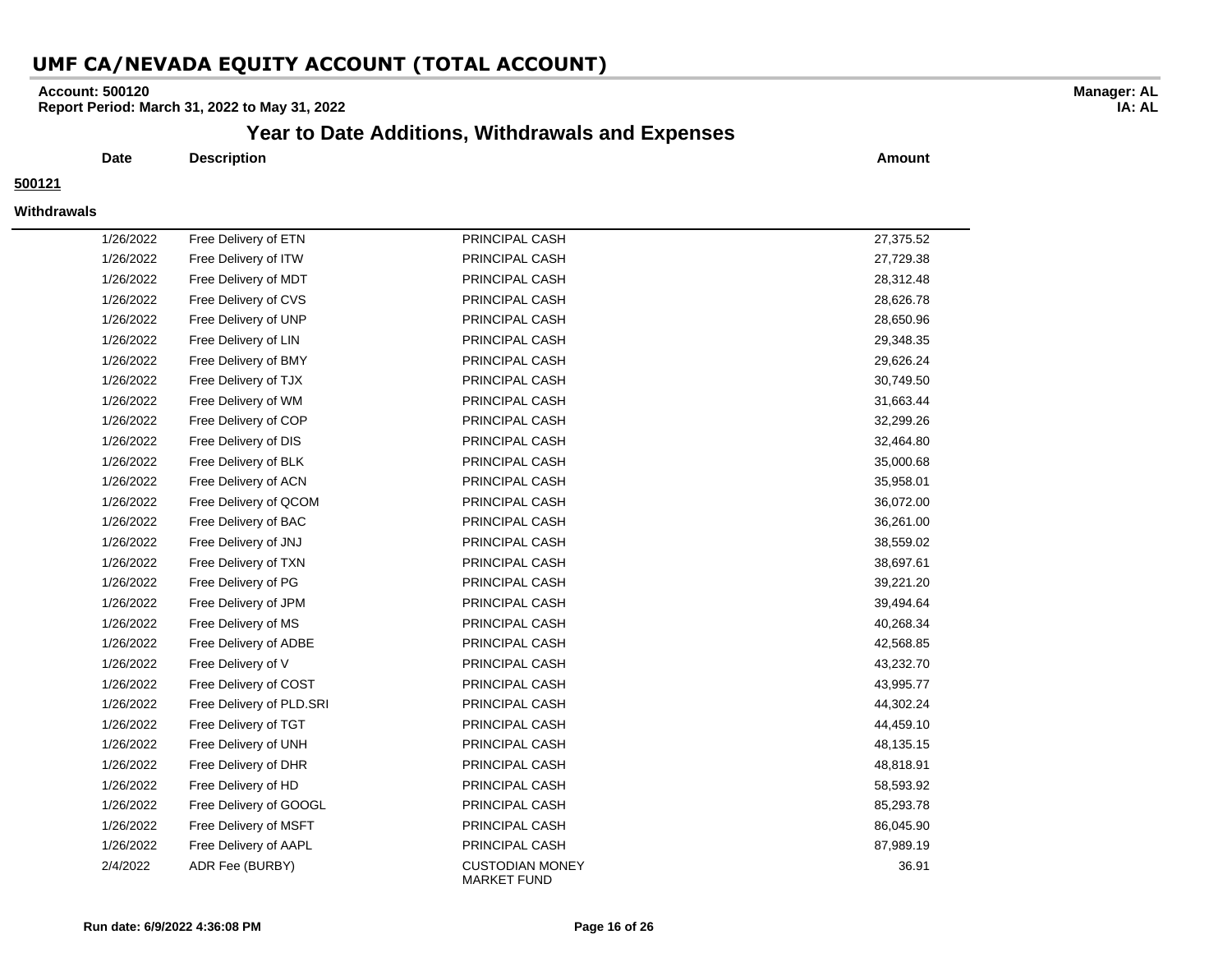### **Account: 500120**

**Report Period: March 31, 2022 to May 31, 2022**

## **Year to Date Additions, Withdrawals and Expenses**

**Date Description Amount**

### **500121**

#### **Withdrawals**

| 2/7/2022  | <b>Transfer Funds</b>                      | <b>CUSTODIAN MONEY</b><br><b>MARKET FUND</b> | 202,432.38   |
|-----------|--------------------------------------------|----------------------------------------------|--------------|
| 2/17/2022 | ADR Fee (ENLAY)                            | <b>CUSTODIAN MONEY</b><br><b>MARKET FUND</b> | 472.01       |
| 3/28/2022 | ADR Fee (RHHBY)                            | <b>CUSTODIAN MONEY</b><br><b>MARKET FUND</b> | 45.78        |
| 4/6/2022  | ADR Fee (DSDVY)                            | <b>CUSTODIAN MONEY</b><br><b>MARKET FUND</b> | 25.80        |
| 4/7/2022  | ADR Fee (GSK)                              | <b>CUSTODIAN MONEY</b><br><b>MARKET FUND</b> | 11.51        |
| 4/12/2022 | Income Sweep to Exchange Bank              | <b>CUSTODIAN MONEY</b><br><b>MARKET FUND</b> | 5,000.00     |
| 4/12/2022 | ADR Fee (TTE)                              | <b>CUSTODIAN MONEY</b><br><b>MARKET FUND</b> | 11.99        |
| 4/20/2022 | ACH to Exchange Bank for church withdrawal | <b>CUSTODIAN MONEY</b><br><b>MARKET FUND</b> | 70,000.00    |
| 4/21/2022 | ADR Fee (RIO)                              | <b>CUSTODIAN MONEY</b><br><b>MARKET FUND</b> | 4.95         |
| 4/28/2022 | ADR Fee (ADRNY)                            | <b>CUSTODIAN MONEY</b><br><b>MARKET FUND</b> | 41.18        |
| 4/28/2022 | Foreign Tax Withheld                       | <b>CUSTODIAN MONEY</b><br><b>MARKET FUND</b> | 539.44       |
| 5/4/2022  | ADR Fee (MKKGY)                            | <b>CUSTODIAN MONEY</b><br><b>MARKET FUND</b> | 31.20        |
| 5/12/2022 | Foreign Tax Withheld                       | <b>CUSTODIAN MONEY</b><br><b>MARKET FUND</b> | 728.51       |
| 5/16/2022 | ADR Fee (BASFY)                            | <b>CUSTODIAN MONEY</b><br><b>MARKET FUND</b> | 70.68        |
| 5/18/2022 | ADR Fee (MURGY)                            | <b>CUSTODIAN MONEY</b><br><b>MARKET FUND</b> | 118.70       |
| 5/24/2022 | ADR Fee (NSRGY)                            | <b>CUSTODIAN MONEY</b><br><b>MARKET FUND</b> | 15.95        |
| 5/31/2022 | ADR Fee (80105N105)                        | <b>CUSTODIAN MONEY</b><br><b>MARKET FUND</b> | 68.15        |
|           | <b>Total Withdrawals</b>                   |                                              | 2,163,384.78 |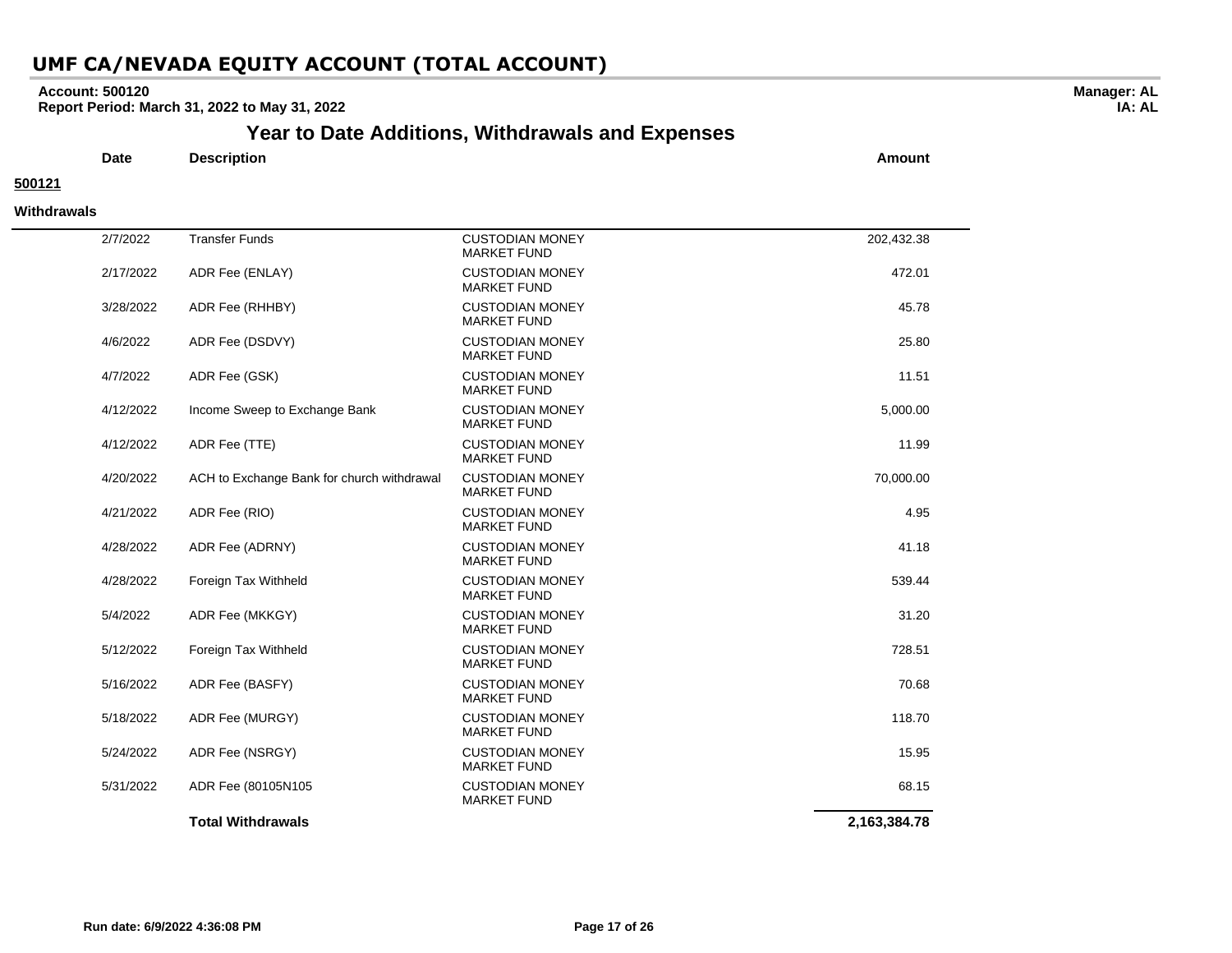| <b>Account: 500120</b><br>Report Period: March 31, 2022 to May 31, 2022 |             |                               |                                              |               |  |
|-------------------------------------------------------------------------|-------------|-------------------------------|----------------------------------------------|---------------|--|
| <b>Year to Date Additions, Withdrawals and Expenses</b>                 |             |                               |                                              |               |  |
|                                                                         | <b>Date</b> | <b>Description</b>            |                                              | <b>Amount</b> |  |
| 500121                                                                  |             |                               |                                              |               |  |
| <b>Expense</b>                                                          |             |                               |                                              |               |  |
|                                                                         | 3/15/2022   | <b>Bailard Management Fee</b> | <b>CUSTODIAN MONEY</b><br><b>MARKET FUND</b> | 5,260.33      |  |
|                                                                         | 4/29/2022   | <b>Bailard Management Fee</b> | <b>CUSTODIAN MONEY</b><br><b>MARKET FUND</b> | 3,052.95      |  |
|                                                                         |             | <b>Total Expense</b>          |                                              | 8,313.28      |  |
| 500122                                                                  |             |                               |                                              |               |  |
| <b>Additions</b>                                                        |             |                               |                                              |               |  |
|                                                                         | 1/5/2022    | <b>Transfer Funds</b>         | <b>CUSTODIAN MONEY</b><br><b>MARKET FUND</b> | 25,000.00     |  |
|                                                                         |             | <b>Total Additions</b>        |                                              | 25,000.00     |  |
| <b>Withdrawals</b>                                                      |             |                               |                                              |               |  |
|                                                                         | 1/7/2022    | Quarterly Income Withdrawal   | <b>CUSTODIAN MONEY</b><br><b>MARKET FUND</b> | 107,001.71    |  |
|                                                                         | 1/21/2022   | <b>Transfer Funds</b>         | <b>CUSTODIAN MONEY</b><br><b>MARKET FUND</b> | 4,600.00      |  |
|                                                                         | 1/21/2022   | Free Delivery of MRNA         | PRINCIPAL CASH                               | 13,926.09     |  |
|                                                                         | 1/21/2022   | Free Delivery of CTXS         | PRINCIPAL CASH                               | 14,359.04     |  |
|                                                                         | 1/21/2022   | Free Delivery of ALGN         | PRINCIPAL CASH                               | 14,808.96     |  |
|                                                                         | 1/21/2022   | Free Delivery of SIVB         | PRINCIPAL CASH                               | 15,707.52     |  |
|                                                                         | 1/21/2022   | Free Delivery of RCL          | PRINCIPAL CASH                               | 20,405.22     |  |
|                                                                         | 1/21/2022   | Free Delivery of AMD          | PRINCIPAL CASH                               | 26,732.25     |  |
|                                                                         | 1/21/2022   | Free Delivery of MHK          | PRINCIPAL CASH                               | 27,992.02     |  |
|                                                                         | 1/21/2022   | Free Delivery of MU           | PRINCIPAL CASH                               | 31,624.98     |  |
|                                                                         | 1/21/2022   | Free Delivery of ALB          | PRINCIPAL CASH                               | 32,338.00     |  |
|                                                                         | 1/21/2022   | Free Delivery of VLO          | PRINCIPAL CASH                               | 32,826.06     |  |
|                                                                         | 1/21/2022   | Free Delivery of ANSS         | PRINCIPAL CASH                               | 32,899.74     |  |
|                                                                         | 1/21/2022   | Free Delivery of MCHP         | PRINCIPAL CASH                               | 35,051.74     |  |
|                                                                         | 1/21/2022   | Free Delivery of CAH          | PRINCIPAL CASH                               | 35,139.20     |  |
|                                                                         | 1/21/2022   | Free Delivery of AKAM         | PRINCIPAL CASH                               | 35,246.93     |  |
|                                                                         | 1/21/2022   | Free Delivery of NFLX         | PRINCIPAL CASH                               | 36,570.00     |  |
|                                                                         | 1/21/2022   | Free Delivery of GILD         | PRINCIPAL CASH                               | 36,584.34     |  |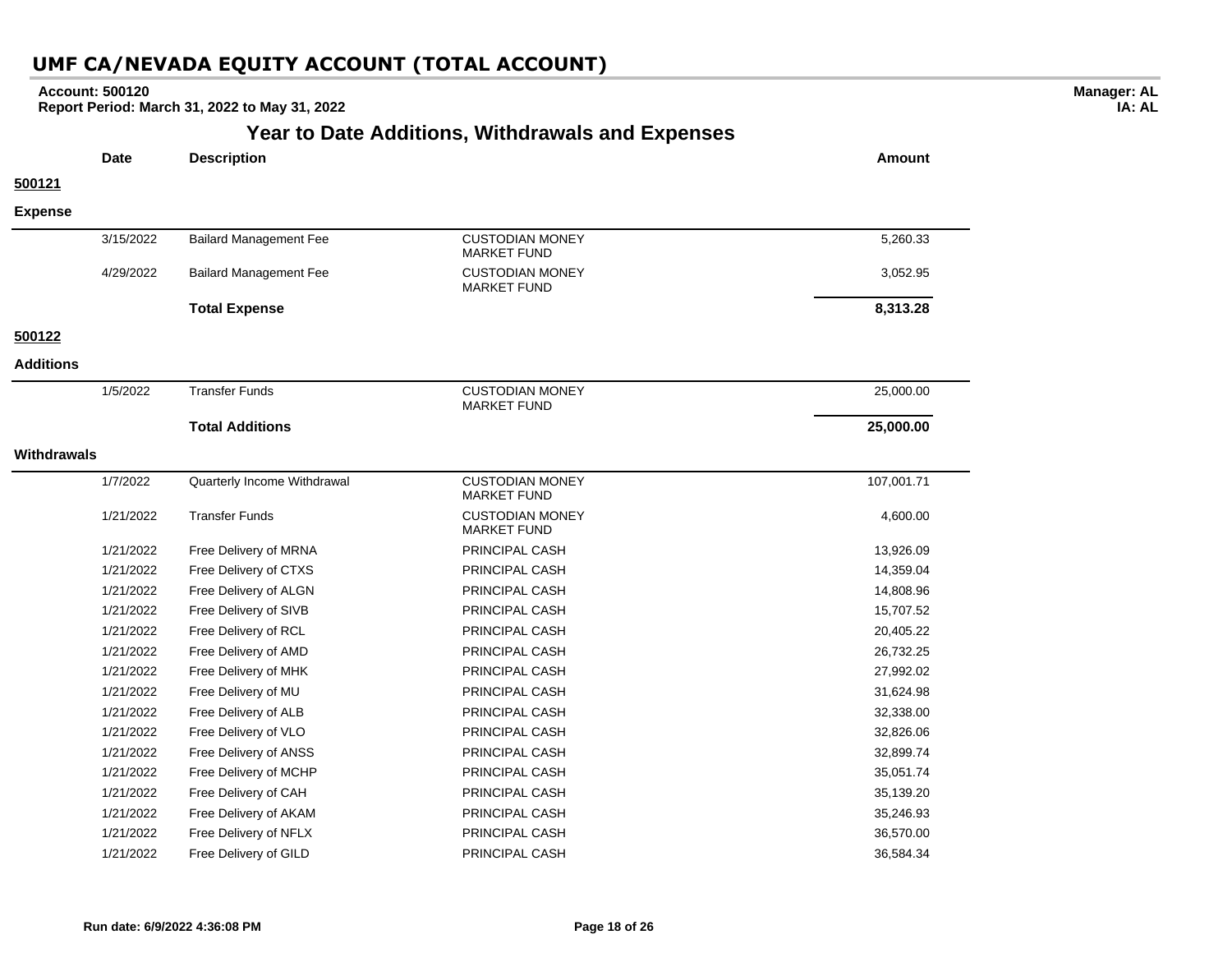### **Account: 500120**

**Report Period: March 31, 2022 to May 31, 2022**

### **Year to Date Additions, Withdrawals and Expenses**

**Date Description Amount**

### **500122**

#### **Withdrawals**

| 1/21/2022 | Free Delivery of CRL  | PRINCIPAL CASH | 37,335.90 |
|-----------|-----------------------|----------------|-----------|
| 1/21/2022 | Free Delivery of NOW  | PRINCIPAL CASH | 37,572.76 |
| 1/21/2022 | Free Delivery of ORLY | PRINCIPAL CASH | 38,155.20 |
| 1/21/2022 | Free Delivery of PGR  | PRINCIPAL CASH | 39,211.26 |
| 1/21/2022 | Free Delivery of ZBH  | PRINCIPAL CASH | 39,457.88 |
| 1/21/2022 | Free Delivery of EL   | PRINCIPAL CASH | 39,503.66 |
| 1/21/2022 | Free Delivery of IRM  | PRINCIPAL CASH | 39,665.25 |
| 1/21/2022 | Free Delivery of AMGN | PRINCIPAL CASH | 40,761.88 |
| 1/21/2022 | Free Delivery of PYPL | PRINCIPAL CASH | 41,375.62 |
| 1/21/2022 | Free Delivery of ORCL | PRINCIPAL CASH | 41,603.32 |
| 1/21/2022 | Free Delivery of BKNG | PRINCIPAL CASH | 42,225.48 |
| 1/21/2022 | Free Delivery of URI  | PRINCIPAL CASH | 42,495.31 |
| 1/21/2022 | Free Delivery of EMN  | PRINCIPAL CASH | 44,793.57 |
| 1/21/2022 | Free Delivery of DAL  | PRINCIPAL CASH | 46,681.38 |
| 1/21/2022 | Free Delivery of T    | PRINCIPAL CASH | 46,993.26 |
| 1/21/2022 | Free Delivery of SLB  | PRINCIPAL CASH | 47,849.76 |
| 1/21/2022 | Free Delivery of EOG  | PRINCIPAL CASH | 49,509.96 |
| 1/21/2022 | Free Delivery of CVX  | PRINCIPAL CASH | 49,621.81 |
| 1/21/2022 | Free Delivery of VMC  | PRINCIPAL CASH | 49,667.34 |
| 1/21/2022 | Free Delivery of RE   | PRINCIPAL CASH | 49,705.25 |
| 1/21/2022 | Free Delivery of INTU | PRINCIPAL CASH | 51,269.35 |
| 1/21/2022 | Free Delivery of SRE  | PRINCIPAL CASH | 51,531.80 |
| 1/21/2022 | Free Delivery of VZ   | PRINCIPAL CASH | 51,831.00 |
| 1/21/2022 | Free Delivery of APH  | PRINCIPAL CASH | 54,229.12 |
| 1/21/2022 | Free Delivery of LOW  | PRINCIPAL CASH | 54,904.88 |
| 1/21/2022 | Free Delivery of UPS  | PRINCIPAL CASH | 55,738.20 |
| 1/21/2022 | Free Delivery of QCOM | PRINCIPAL CASH | 58,385.22 |
| 1/21/2022 | Free Delivery of LLY  | PRINCIPAL CASH | 59,306.64 |
| 1/21/2022 | Free Delivery of PFE  | PRINCIPAL CASH | 59,969.44 |
| 1/21/2022 | Free Delivery of DIS  | PRINCIPAL CASH | 61,271.48 |
| 1/21/2022 | Free Delivery of ABBV | PRINCIPAL CASH | 61,370.70 |
| 1/21/2022 | Free Delivery of COF  | PRINCIPAL CASH | 61,977.96 |
| 1/21/2022 | Free Delivery of INTC | PRINCIPAL CASH | 63,696.96 |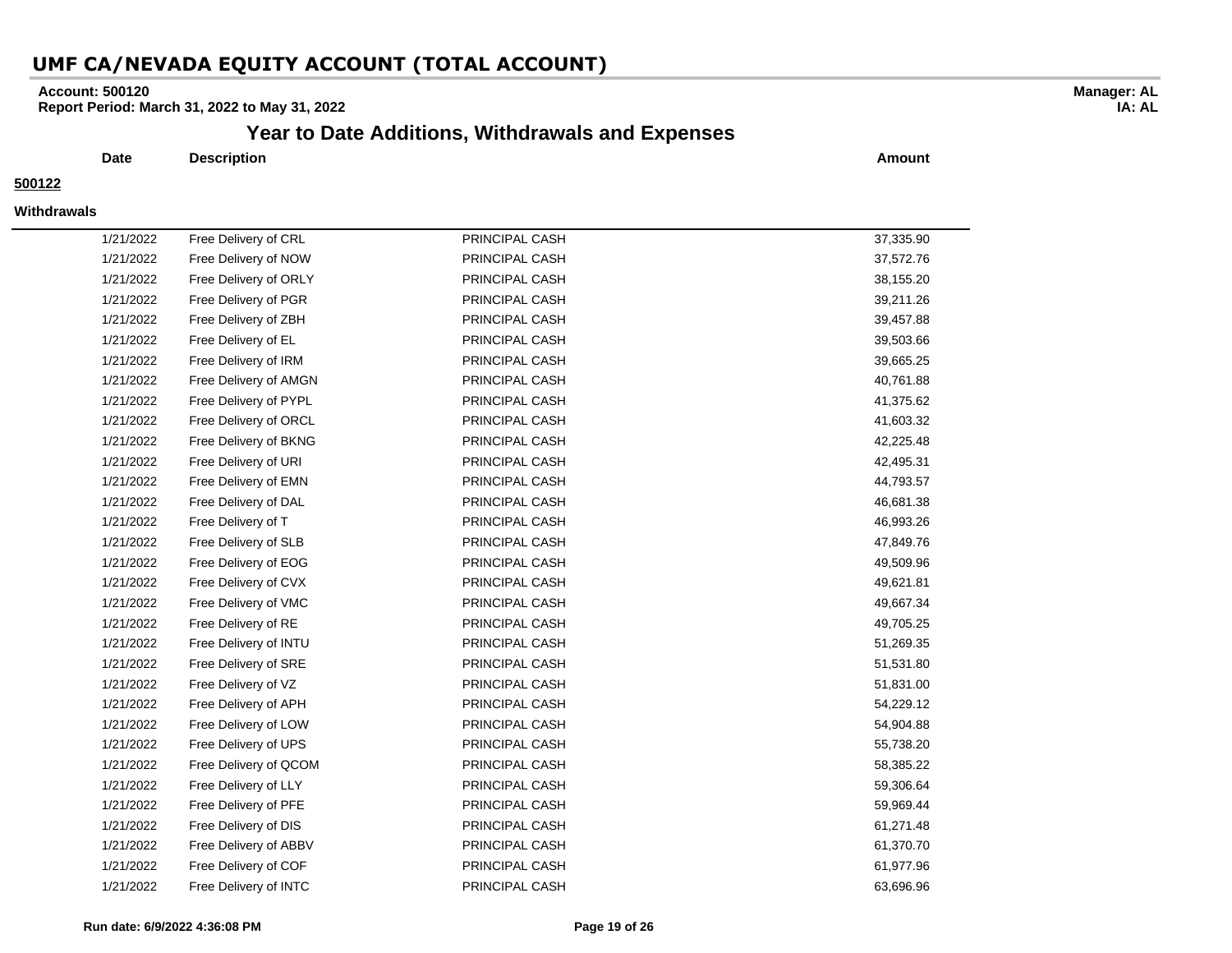### **Account: 500120**

**Report Period: March 31, 2022 to May 31, 2022**

# **Year to Date Additions, Withdrawals and Expenses**

**Date Description Amount**

### **500122**

#### **Withdrawals**

| 1/21/2022 | Free Delivery of DOW     | PRINCIPAL CASH | 64,207.04  |
|-----------|--------------------------|----------------|------------|
| 1/21/2022 | Free Delivery of CMCSA   | PRINCIPAL CASH | 64,947.38  |
| 1/21/2022 | Free Delivery of CRM     | PRINCIPAL CASH | 65,370.37  |
| 1/21/2022 | Free Delivery of FDS     | PRINCIPAL CASH | 65,538.72  |
| 1/21/2022 | Free Delivery of UDR.DE  | PRINCIPAL CASH | 66,075.09  |
| 1/21/2022 | Free Delivery of AVGO    | PRINCIPAL CASH | 66,120.52  |
| 1/21/2022 | Free Delivery of BLK     | PRINCIPAL CASH | 66,476.36  |
| 1/21/2022 | Free Delivery of MDT     | PRINCIPAL CASH | 66,528.00  |
| 1/21/2022 | Free Delivery of XEL     | PRINCIPAL CASH | 66,855.60  |
| 1/21/2022 | Free Delivery of ROK     | PRINCIPAL CASH | 67,878.00  |
| 1/21/2022 | Free Delivery of SYK     | PRINCIPAL CASH | 67,999.56  |
| 1/21/2022 | Free Delivery of NTRS    | PRINCIPAL CASH | 69,725.16  |
| 1/21/2022 | Free Delivery of LNT     | PRINCIPAL CASH | 70,935.12  |
| 1/21/2022 | Free Delivery of ADBE    | PRINCIPAL CASH | 71,487.13  |
| 1/21/2022 | Free Delivery of MA      | PRINCIPAL CASH | 73,501.56  |
| 1/21/2022 | Free Delivery of ABT     | PRINCIPAL CASH | 74,113.87  |
| 1/21/2022 | Free Delivery of KEY     | PRINCIPAL CASH | 74,692.27  |
| 1/21/2022 | Free Delivery of TMO     | PRINCIPAL CASH | 74,862.57  |
| 1/21/2022 | Free Delivery of SBUX    | PRINCIPAL CASH | 76,662.76  |
| 1/21/2022 | Free Delivery of REG.SRI | PRINCIPAL CASH | 77,898.87  |
| 1/21/2022 | Free Delivery of AME     | PRINCIPAL CASH | 82,806.94  |
| 1/21/2022 | Free Delivery of XOM     | PRINCIPAL CASH | 84,294.56  |
| 1/21/2022 | Free Delivery of COST    | PRINCIPAL CASH | 88,616.24  |
| 1/21/2022 | Free Delivery of MDLZ    | PRINCIPAL CASH | 89,961.76  |
| 1/21/2022 | Free Delivery of HD      | PRINCIPAL CASH | 91,464.20  |
| 1/21/2022 | Free Delivery of DOV     | PRINCIPAL CASH | 94,920.91  |
| 1/21/2022 | Free Delivery of JNJ     | PRINCIPAL CASH | 96,284.08  |
| 1/21/2022 | Free Delivery of PG      | PRINCIPAL CASH | 96,433.66  |
| 1/21/2022 | Free Delivery of KO      | PRINCIPAL CASH | 98,412.60  |
| 1/21/2022 | Free Delivery of UNP     | PRINCIPAL CASH | 101,980.62 |
| 1/21/2022 | Free Delivery of JPM     | PRINCIPAL CASH | 102,716.64 |
| 1/21/2022 | Free Delivery of BAC     | PRINCIPAL CASH | 114,456.16 |
| 1/21/2022 | Free Delivery of NVDA    | PRINCIPAL CASH | 127,855.78 |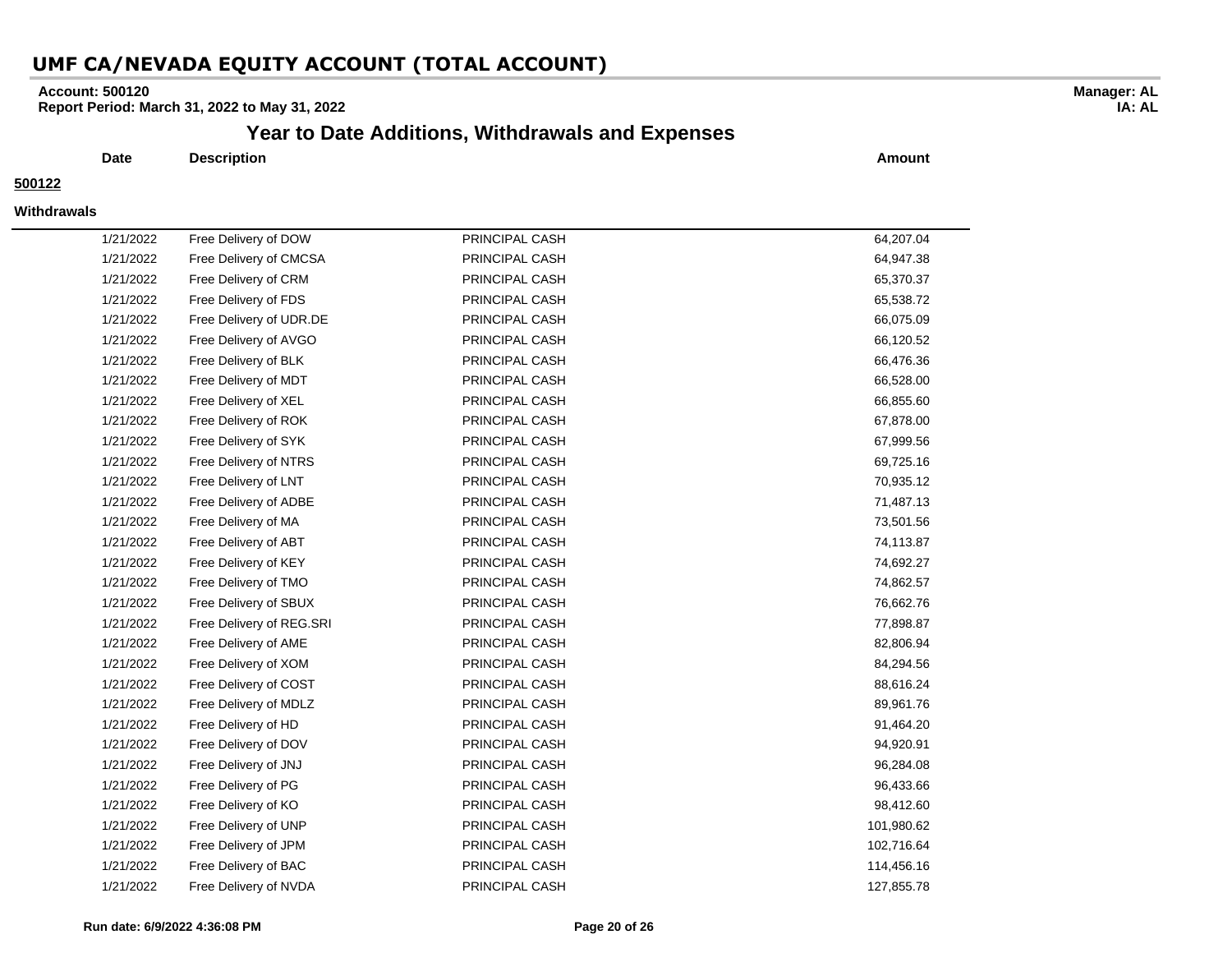### **Account: 500120**

**Report Period: March 31, 2022 to May 31, 2022**

# **Year to Date Additions, Withdrawals and Expenses**

**Date Description Amount**

### **500122**

#### **Withdrawals**

|                | 1/21/2022 | Free Delivery of FB                        | PRINCIPAL CASH                               | 147,946.96   |
|----------------|-----------|--------------------------------------------|----------------------------------------------|--------------|
|                | 1/21/2022 | Free Delivery of BRK/B                     | PRINCIPAL CASH                               | 155,967.42   |
|                | 1/21/2022 | Free Delivery of TSLA                      | <b>PRINCIPAL CASH</b>                        | 160,463.00   |
|                | 1/21/2022 | Free Delivery of AMZN                      | PRINCIPAL CASH                               | 248,198.82   |
|                | 1/21/2022 | Free Delivery of GOOG                      | <b>PRINCIPAL CASH</b>                        | 286,202.40   |
|                | 1/21/2022 | Free Delivery of MSFT                      | PRINCIPAL CASH                               | 457,662.38   |
|                | 1/21/2022 | Free Delivery of AAPL                      | <b>PRINCIPAL CASH</b>                        | 495,837.73   |
|                | 2/7/2022  | <b>Transfer Funds</b>                      | <b>CUSTODIAN MONEY</b><br><b>MARKET FUND</b> | 100,000.00   |
|                | 4/12/2022 | Income Sweep to Exchange Bank              | <b>CUSTODIAN MONEY</b><br><b>MARKET FUND</b> | 40,000.00    |
|                | 4/20/2022 | ACH to Exchange Bank for church withdrawal | <b>CUSTODIAN MONEY</b><br><b>MARKET FUND</b> | 30,000.00    |
|                |           | <b>Total Withdrawals</b>                   |                                              | 7,088,036.89 |
| <b>Expense</b> |           |                                            |                                              |              |
|                | 2/9/2022  | <b>Bailard Management Fee</b>              | <b>CUSTODIAN MONEY</b><br><b>MARKET FUND</b> | 16,159.66    |
|                | 4/29/2022 | <b>Bailard Management Fee</b>              | <b>CUSTODIAN MONEY</b><br><b>MARKET FUND</b> | 8,160.05     |
|                |           | <b>Total Expense</b>                       |                                              | 24,319.71    |
|                |           |                                            |                                              |              |

### **500123**

#### **Withdrawals**

| 1/25/2022 | Foreign Tax Withheld   | <b>CUSTODIAN MONEY</b><br>MARKET FUND | 419.21    |
|-----------|------------------------|---------------------------------------|-----------|
| 1/26/2022 | Free Delivery of LOGI  | PRINCIPAL CASH                        | 19,038.74 |
| 1/26/2022 | Free Delivery of MIELY | PRINCIPAL CASH                        | 19,193.85 |
| 1/26/2022 | Free Delivery of ASML  | PRINCIPAL CASH                        | 19,597.80 |
| 1/26/2022 | Free Delivery of MRAAY | PRINCIPAL CASH                        | 21,306.96 |
| 1/26/2022 | Free Delivery of FMS   | PRINCIPAL CASH                        | 21,355.38 |
| 1/26/2022 | Free Delivery of PCRFY | PRINCIPAL CASH                        | 22,363.32 |
| 1/26/2022 | Free Delivery of VLVLY | PRINCIPAL CASH                        | 22,835.58 |
| 1/26/2022 | Free Delivery of UL    | PRINCIPAL CASH                        | 23.653.91 |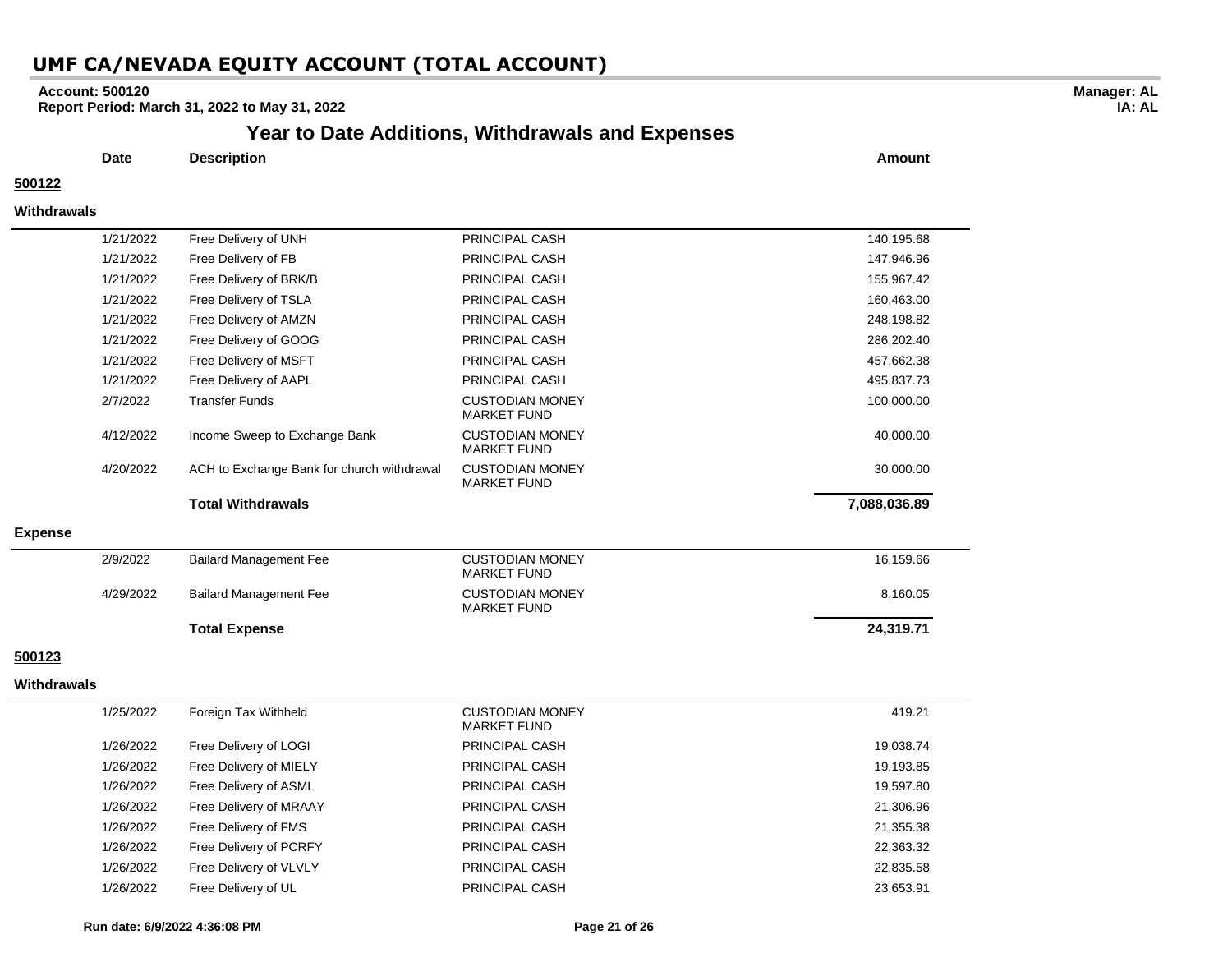### **Account: 500120**

**Report Period: March 31, 2022 to May 31, 2022**

### **Year to Date Additions, Withdrawals and Expenses**

**Date Description Amount**

#### **500123**

#### **Withdrawals**

| 1/26/2022 | Free Delivery of WHGLY      | PRINCIPAL CASH                               | 23,883.15 |
|-----------|-----------------------------|----------------------------------------------|-----------|
| 1/26/2022 | Free Delivery of KDDIY.INTL | PRINCIPAL CASH                               | 24,055.92 |
| 1/26/2022 | Free Delivery of ENLAY      | PRINCIPAL CASH                               | 24,424.96 |
| 1/26/2022 | Free Delivery of ADRNY      | PRINCIPAL CASH                               | 24,734.27 |
| 1/26/2022 | Free Delivery of BURBY      | PRINCIPAL CASH                               | 25,220.21 |
| 1/26/2022 | Free Delivery of BASFY      | PRINCIPAL CASH                               | 25,251.03 |
| 1/26/2022 | Free Delivery of RCRUY      | PRINCIPAL CASH                               | 26,418.78 |
| 1/26/2022 | Free Delivery of SNY        | PRINCIPAL CASH                               | 26,532.44 |
| 1/26/2022 | Free Delivery of SBGSY      | PRINCIPAL CASH                               | 27,052.20 |
| 1/26/2022 | Free Delivery of RHHBY      | PRINCIPAL CASH                               | 27,213.00 |
| 1/26/2022 | Free Delivery of DSDVY      | PRINCIPAL CASH                               | 27,461.50 |
| 1/26/2022 | Free Delivery of MURGY      | PRINCIPAL CASH                               | 27,606.64 |
| 1/26/2022 | Free Delivery of RIO        | PRINCIPAL CASH                               | 27,761.25 |
| 1/26/2022 | Free Delivery of TM         | PRINCIPAL CASH                               | 27,960.48 |
| 1/26/2022 | Free Delivery of NSRGY      | PRINCIPAL CASH                               | 27,968.60 |
| 1/26/2022 | Free Delivery of UOVEY      | PRINCIPAL CASH                               | 28,980.14 |
| 1/26/2022 | Free Delivery of MGDDY      | PRINCIPAL CASH                               | 29,636.88 |
| 1/26/2022 | Free Delivery of BHP        | PRINCIPAL CASH                               | 29,720.67 |
| 1/26/2022 | Free Delivery of GSK        | PRINCIPAL CASH                               | 30,066.15 |
| 1/26/2022 | Free Delivery of MUFG       | PRINCIPAL CASH                               | 30,732.10 |
| 1/26/2022 | Free Delivery of DNBBY      | PRINCIPAL CASH                               | 30,945.67 |
| 1/26/2022 | Free Delivery of TTE        | PRINCIPAL CASH                               | 34,906.43 |
| 1/27/2022 | Transfer to 500121          | <b>CUSTODIAN MONEY</b><br><b>MARKET FUND</b> | 32,000.00 |
| 2/17/2022 | Foreign Tax Withheld        | <b>CUSTODIAN MONEY</b><br><b>MARKET FUND</b> | 656.77    |
| 2/28/2022 | Transfer to 500121          | <b>CUSTODIAN MONEY</b><br><b>MARKET FUND</b> | 60,000.00 |
| 3/1/2022  | Foreign Tax Withheld        | <b>CUSTODIAN MONEY</b><br><b>MARKET FUND</b> | 134.52    |
| 3/22/2022 | ADR Fee (UL)                | <b>CUSTODIAN MONEY</b><br><b>MARKET FUND</b> | 6.07      |
| 3/28/2022 | Foreign Tax Withheld        | <b>CUSTODIAN MONEY</b><br><b>MARKET FUND</b> | 662.66    |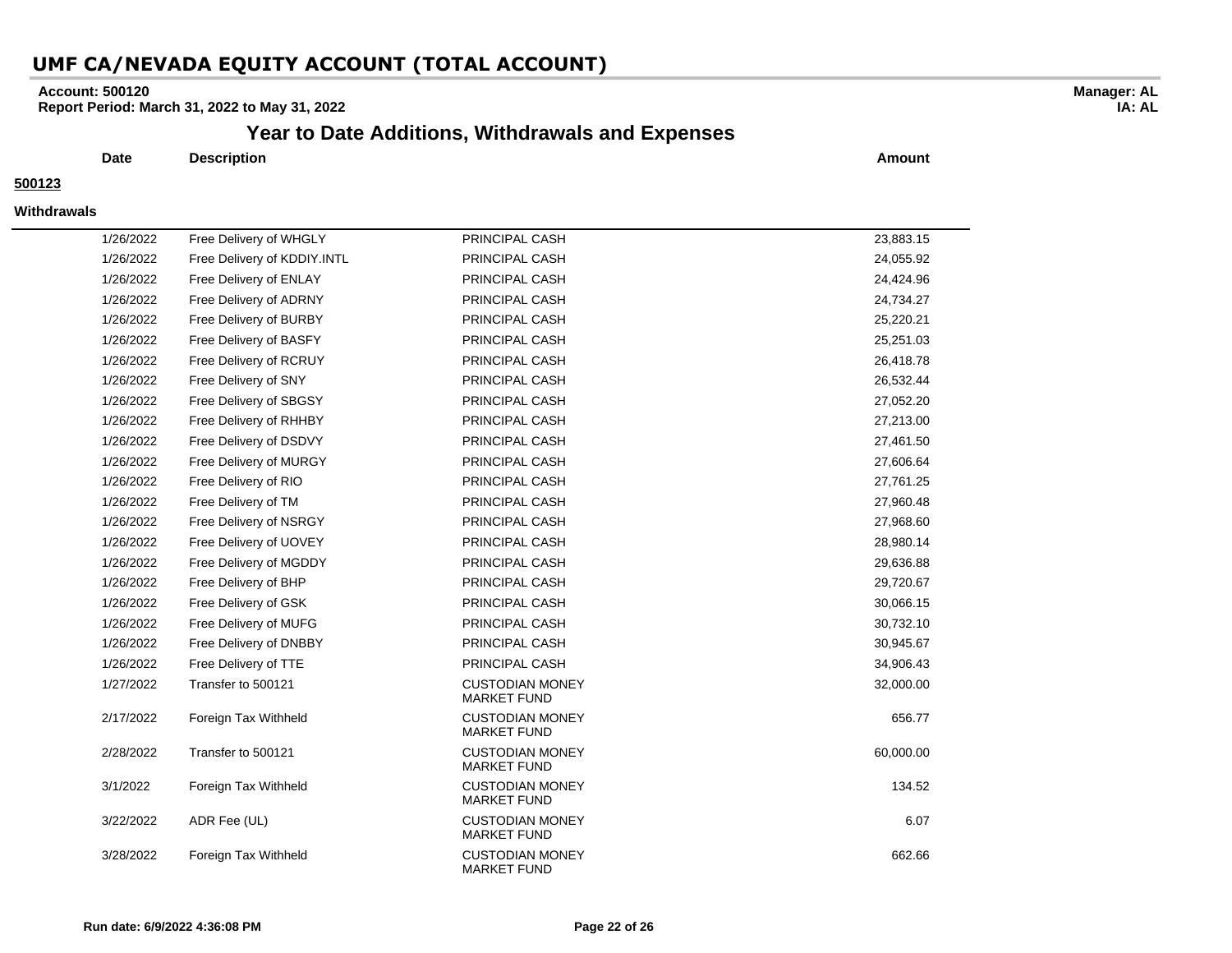### **Account: 500120**

**Report Period: March 31, 2022 to May 31, 2022**

## **Year to Date Additions, Withdrawals and Expenses**

**Date Description Amount**

#### **500123**

**Withdrawals**

|                |           | <b>Total Expense</b>          |                                              | 4,818.34   |
|----------------|-----------|-------------------------------|----------------------------------------------|------------|
|                | 4/29/2022 | <b>Bailard Management Fee</b> | <b>CUSTODIAN MONEY</b><br><b>MARKET FUND</b> | 1,918.88   |
|                | 2/3/2022  | <b>Bailard Management Fee</b> | <b>CUSTODIAN MONEY</b><br><b>MARKET FUND</b> | 2,899.46   |
| <b>Expense</b> |           |                               |                                              |            |
|                |           | <b>Total Withdrawals</b>      |                                              | 893,987.16 |
|                | 5/31/2022 | Foreign Tax Withheld          | <b>CUSTODIAN MONEY</b><br><b>MARKET FUND</b> | 595.24     |
|                | 5/24/2022 | Foreign Tax Withheld          | <b>CUSTODIAN MONEY</b><br><b>MARKET FUND</b> | 258.16     |
|                | 5/18/2022 | Foreign Tax Withheld          | <b>CUSTODIAN MONEY</b><br><b>MARKET FUND</b> | 724.23     |
|                | 5/16/2022 | Foreign Tax Withheld          | <b>CUSTODIAN MONEY</b><br><b>MARKET FUND</b> | 833.08     |
|                | 5/12/2022 | Foreign Tax Withheld          | <b>CUSTODIAN MONEY</b><br><b>MARKET FUND</b> | 46.78      |
|                | 5/12/2022 | ADR Fee (DNBBY)               | <b>CUSTODIAN MONEY</b><br><b>MARKET FUND</b> | 55.98      |
|                | 5/4/2022  | Foreign Tax Withheld          | <b>CUSTODIAN MONEY</b><br><b>MARKET FUND</b> | 161.14     |
|                | 4/28/2022 | Foreign Tax Withheld          | <b>CUSTODIAN MONEY</b><br><b>MARKET FUND</b> | 174.85     |
|                | 4/28/2022 | ADR Fee (VLVLY)               | <b>CUSTODIAN MONEY</b><br><b>MARKET FUND</b> | 146.69     |
|                | 4/12/2022 | Foreign Tax Withheld          | <b>CUSTODIAN MONEY</b><br><b>MARKET FUND</b> | 218.26     |
|                | 4/12/2022 | Income Sweep to Exchange Bank | <b>CUSTODIAN MONEY</b><br><b>MARKET FUND</b> | 18,936.00  |
|                | 4/6/2022  | Foreign Tax Withheld          | <b>CUSTODIAN MONEY</b><br><b>MARKET FUND</b> | 79.51      |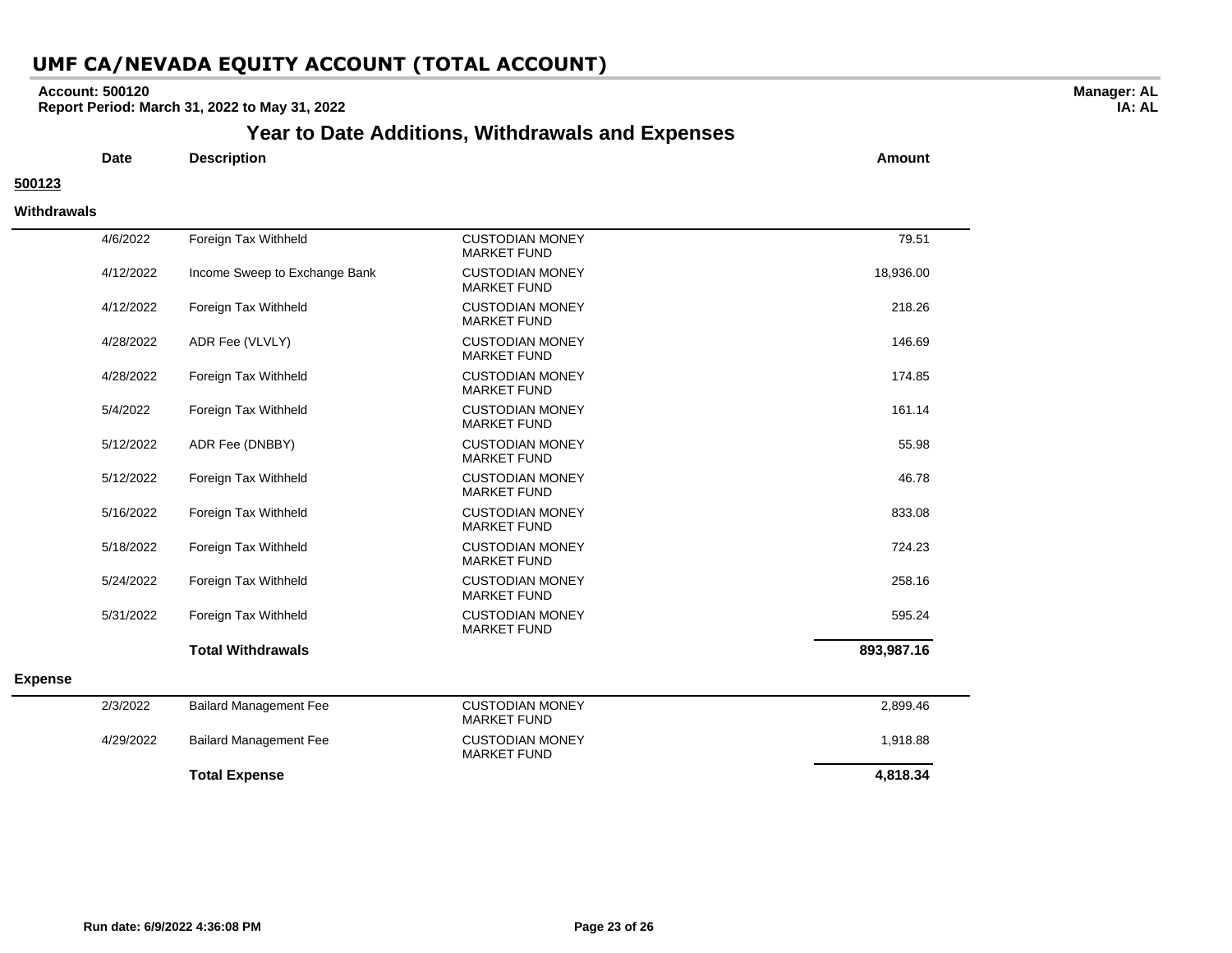### **Account: 500120**

**Report Period: March 31, 2022 to May 31, 2022**

# **Year to Date Realized Gains and Losses**

|                             |                   |                 | Gains/Loss        |             |
|-----------------------------|-------------------|-----------------|-------------------|-------------|
|                             | <b>Cost Basis</b> | <b>Proceeds</b> | <b>Short Term</b> | Long Term   |
| <b>Total for 500121</b>     | 195,931.96        | 290,212.06      | 3,523.38          | 90,756.72   |
| <b>Total for 500122</b>     | 1,976,301.03      | 2,247,223.99    | $-99,508.85$      | 370,431.81  |
| <b>Total for 500123</b>     | 210.656.93        | 202,793.87      | 0.00              | $-7,863.06$ |
| <b>Total Realized Gains</b> | 2,382,889.92      | 2,740,229.92    | $-95,985.47$      | 453,325.47  |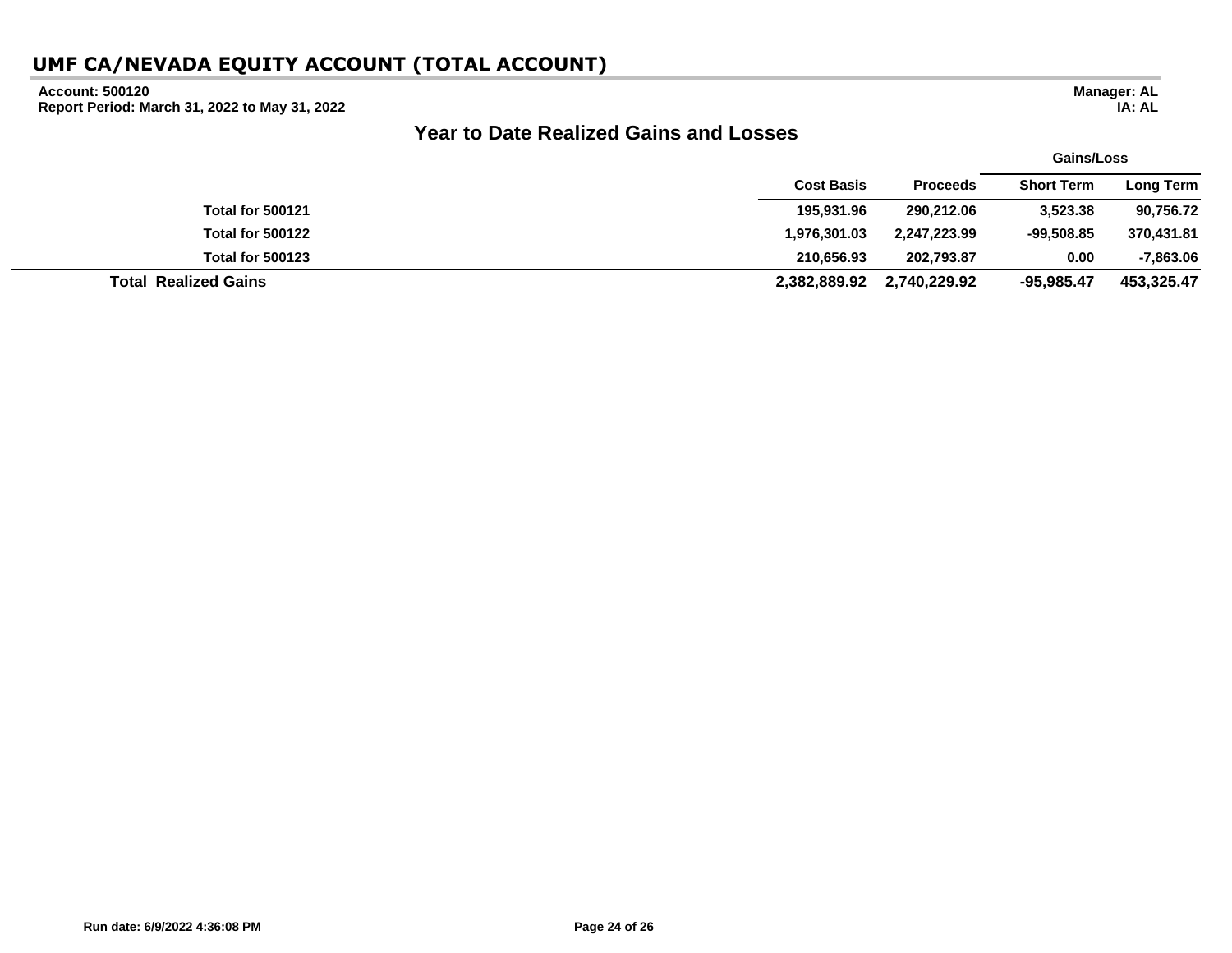#### **Account: 500120**

### **Report Period: March 31, 2022 to May 31, 2022**

#### **Summary of Investment Returns Notes:**

1. Due to data availability, the Consumer Price Index (CPI) may reflect return for one month prior to report date.

2. As of 5/30/94, the Shearson Muni Index became the Lehman Muni Bond Index, which in 2009 became the Barclays Muni Bond Index. To more accurately reflect our change in management style as of 6/30/2013, we changed the index to the Barclays 1-15 Year Municipal Blend Index effective 12/31/2014 and restated the index returns to that back to 6/30/2013.

3. The Barclays Aggregate Bond Index was previously labeled the Bailard Global Bond Index. For the time period 1/1/2001 – 02/28/2006 the index consisted of 80% Merrill Lynch Corporate-Government Markets and 20% Citigroup World Government Bond Index, 100% hedged. Prior to 12/31/2000, the historical index used is the Merrill Lynch 7 – 10 Year Treasury Index.

4. As of 12/15/2000, we no longer consider international bonds a separate category. Past international bond performance is reflected in the Total Portfolio Return. Prior to 12/15/2000 the Global Bonds asset class consisted of only domestic bonds.

5. As of 6/1/2013, the Russell 2000 index is being used instead of the S&P Small Cap 600 Value Index, which was previously labeled the Bailard Small Value Index. Prior to 7/1/2004 the Wilshire Small Cap Value Index was used.

6. After 12/31/2014, the S&P North American Technology Index was used. Prior to that date, the NASDAQ 100 Index was used.

7. Effective September 2002, we are using the MSCI (Morgan Stanley Capital International) EAFE Index, which includes developed country stock markets in

Europe, Australasia and the Far East. We are also using the MSCI All-Country World ex-USA Index, which includes developed and emerging stock markets worldwide.

8. As of 12/31/2009, the NCREIF Fund Index – Open End Diversified Core Equity Index was added. Data for the Index is lagged by one quarter.

9. Reported returns on the Nationwide Bailard Class M mutual funds (formerly the HighMark mutual funds) and the Bailard REIT are reported net of fees, while the comparable indices are gross of fees.

10. As of 1/1/94, we no longer consider precious metals a separate asset category. Past precious metals performance is reflected in the Total Portfolio Return.

11. Index performance since inception will not correspond to the time period of asset class performance since inception if the account did not hold the asset class continuously since account inception.

12. From time to time, cash equivalents may include short-term fixed-income securities with maturities of up to 3 years that are considered cash equivalents for asset allocation purposes.

### **Last Four Quarter Account Summary Notes:**

1. The dollar weighted summary may not equal the time weighted performance return shown on the previous page. Per Investment Counsel Association of America Standards, the performance reported must be time weighted.

2. Total Return is a combination of income received and market appreciation. The Total Return shown above does not include any Real Estate Cash Flow or Return of Principal that may be applicable to the last four quarters.

3. In addition to cash transactions, the Net Additions/(Withdrawals) figure also contains any market value adjustments needed to properly reflect asset additions or withdrawals for performance calculations.

### **Holdings and Realized Gains and Losses Report**

1. The number of shares shown of each asset is rounded to the nearest whole share. The dollar value of the asset is based on the actual holding including fractional shares. 2. For IRS reporting purposes, use purchase date, cost and capital gain/loss information as shown by your account custodian or your personal records and not what is reflected on this report.